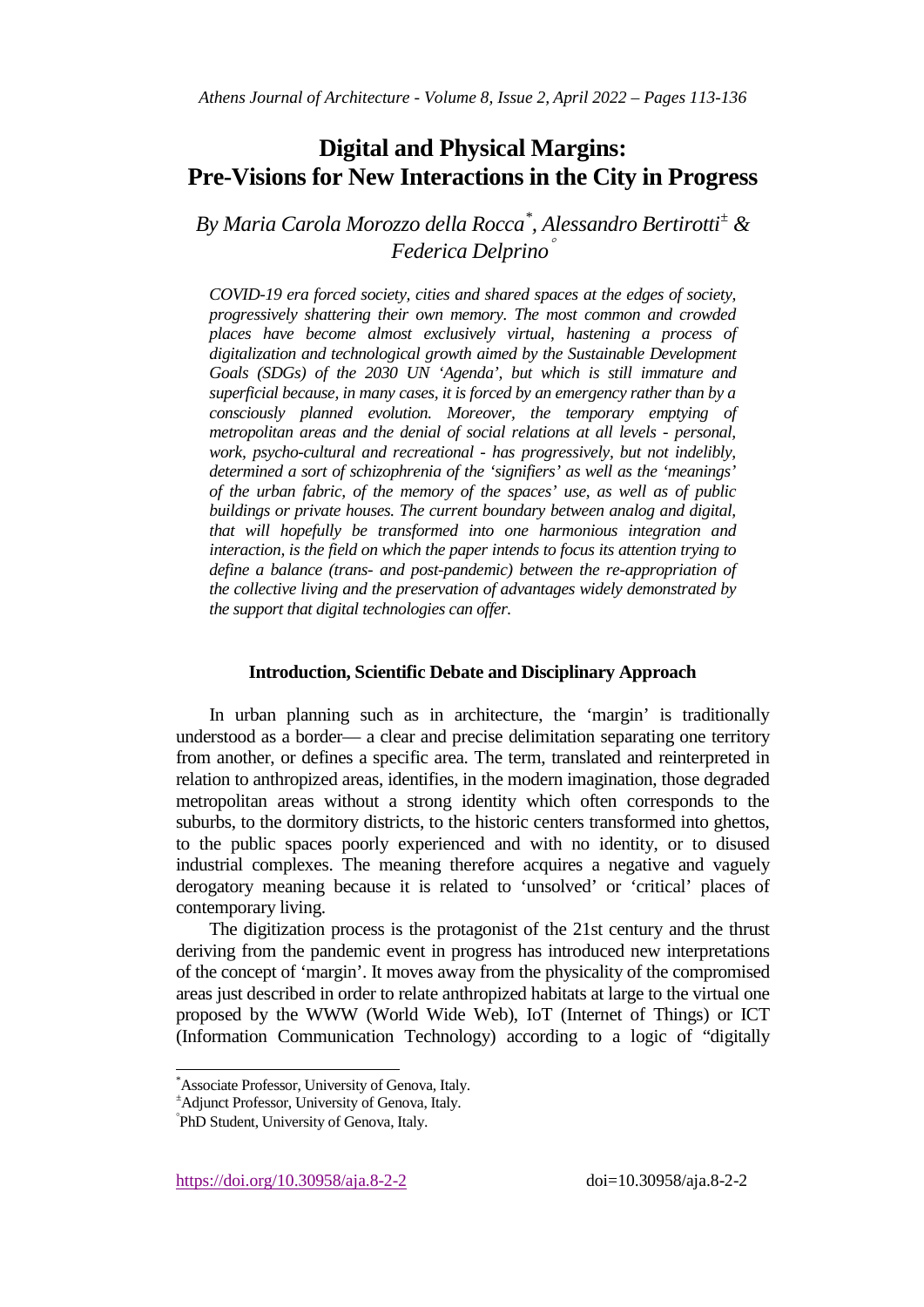integrated urban space"<sup>[1](#page-1-0)</sup> anticipated in various experiments, but still very far from reaching a maturity or a widespread awareness.



**Figure 1.** *Home, City and Users: The 'Margin' Idea Source:* Morozzo, Delprino 2021.

In this sense, the margin (Figure 1), no longer understood as a physical and tangible border, becomes that undefined place; in the worst case scenario it separates, while in the best case it connects the analogue to the digital. It is a place that, due to the digital forcing suffered in the COVID-19 era by sectors such as culture, work and training, risks acquiring the same negative values as those unsolved urban fabrics.

In an increasingly liquid society and dimension of daily life, it is therefore advisable to act immediately by reasoning on the one hand on the experience still in place and on the other hand on the positive role that the margin can acquire if we attribute to it new potential, helping to define it as the space of relationship and integration between two parallel realities that can mutually benefit from its strong formal and functional identification.

The pandemic has placed society in front of a reality (Figure 2) where the collective buildings for education, culture and work have been recently voided in favor of an 'underworld' where the predominant technology is that which establishes exclusion or inclusion. In this scenario these 'spaces', meaning both physical locations and as virtual platforms, open up to new interpretations and tools able to discern the pandemic event.

<span id="page-1-0"></span><sup>1.</sup> M. Castells, *La nascita della società in rete* (Milano: Università Bocconi Editore, 2014); C. Ratti and M. Mazzarello, "Leveraging the Use of Digital Technologies to Activate Public Areas and Foster Creativity," in M. I. Ferreira (Ed.) *How Smart is your City?: Technological Innovation, Ethics and Inclusiveness* (Berlin: Springer, 2021).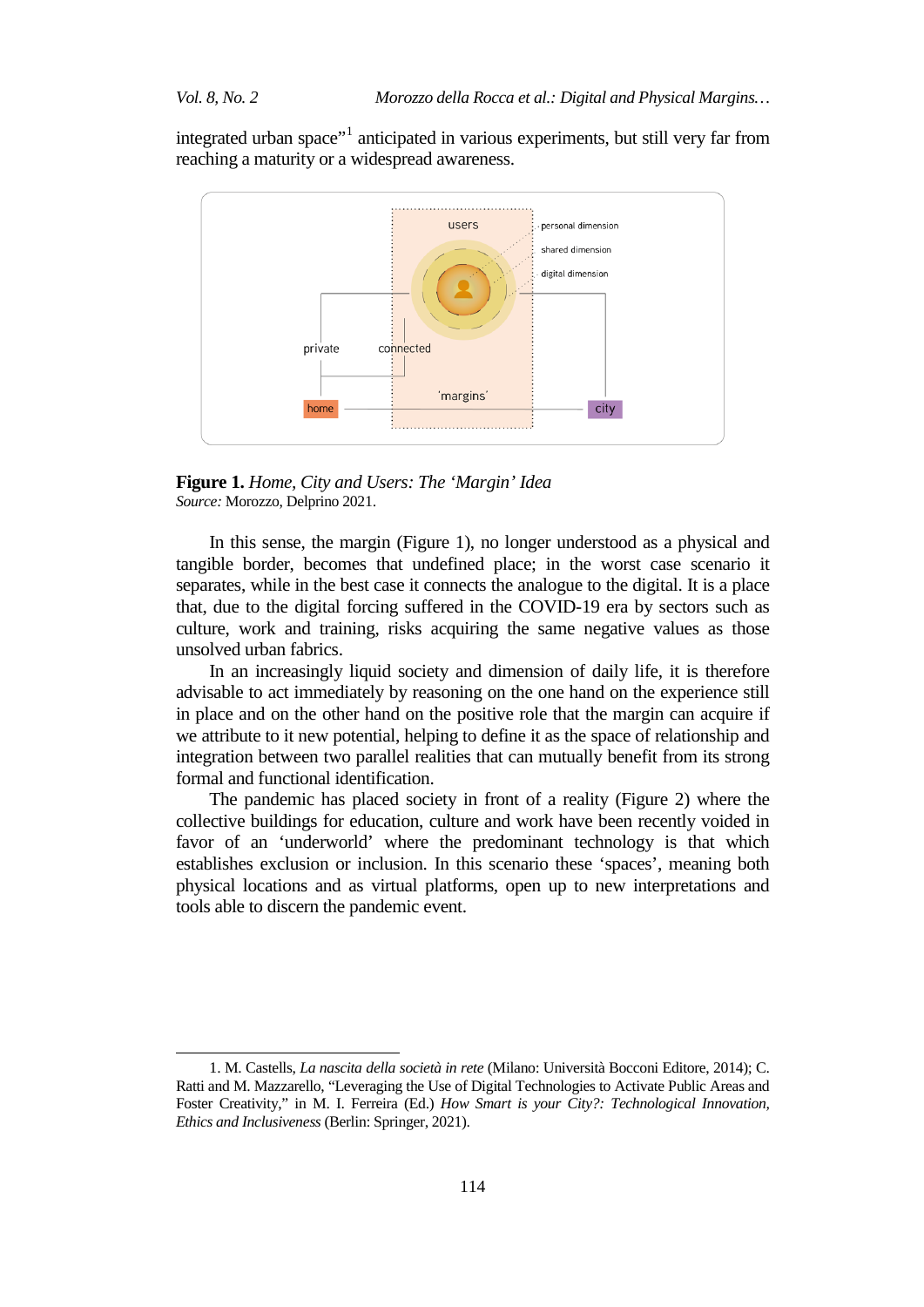

**Figure 2.** *Home, City, Users and 'Margin' During PRE-Covid ERA Source:* Morozzo, Delprino 2021.

During the pandemic users have been modifying their behaviour and habits according to the new workspaces, which are either physical but limited or virtual. People stuck at home included the virtual platforms where they work and communicate with colleagues with private residences.

The margin has been shifted to disappear, alongside the border defining the physical and the virtual. Homes have been dematerialized and absorbed, losing their vital primary function.

Tools have emerged and been designed to help blunt promiscuity, but they are currently not enough to achieve the goal of giving virtual workplaces an identity in a way that preserves that of the private home. The possibility to switch off one's own video camera, for instance, may give more privacy; but it is only palliative and does not fully compensate.

At the same time, public or private buildings of collective living, temporarily abandoned, have gradually lost their function and identity.

In this context it's essential to define a clearer margin so that houses could recover their scope and privacy. Video calls appear like portals to go through the margin, doors letting in more people than normal.

In the course of this paper, it is considered the state-of-the-art of digitization of interactions within the workplace, universities and places of education, cultural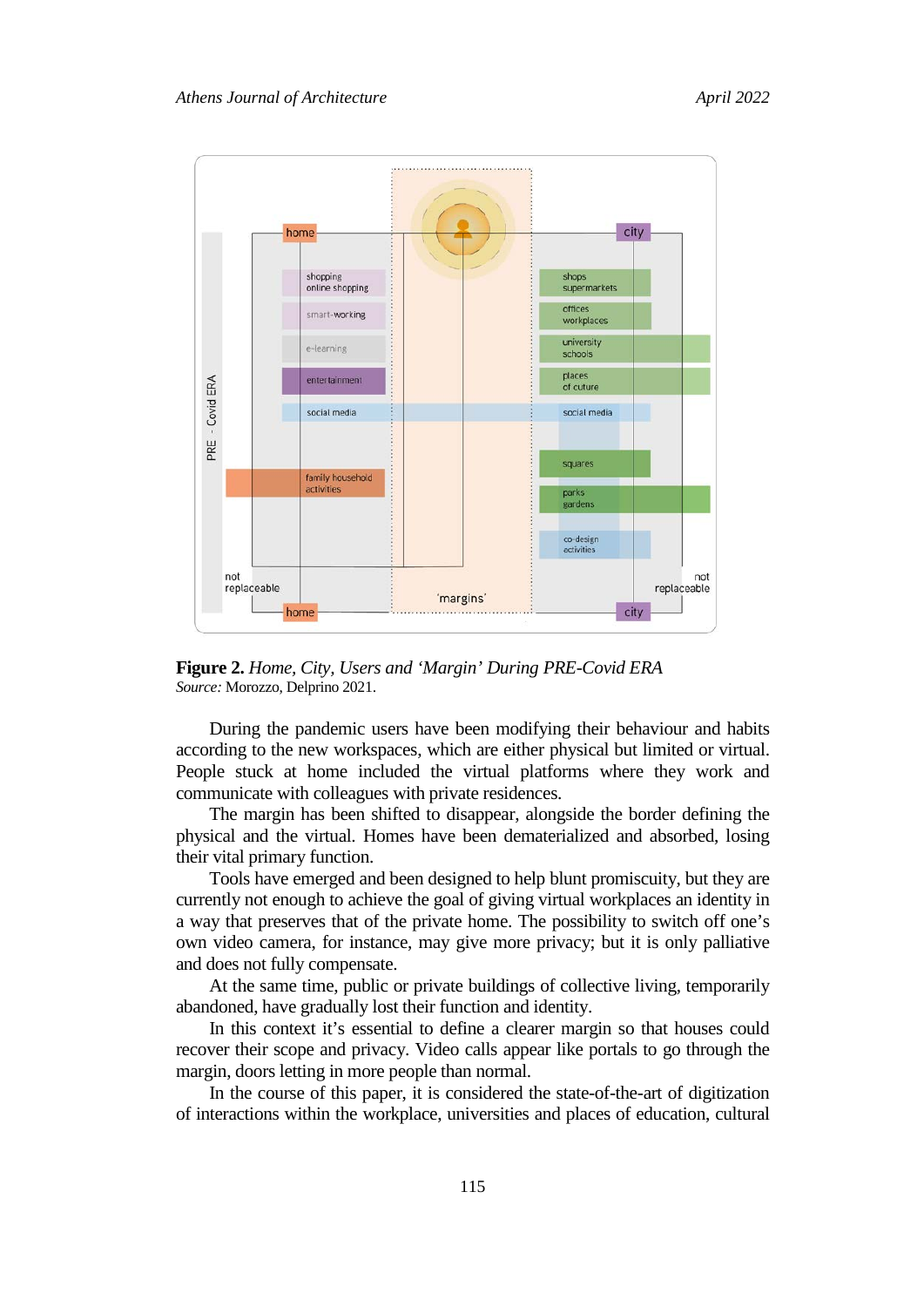and recreation contexts. It proposes a reflection that takes into account the futurability of phygital<sup>[2](#page-3-0)</sup> solutions embracing the goals of the UN SDG 'Agenda', thus considering environments where one has access to a fairly stable internet connection and basic technological tools.



**Figure 3.** *Home, City, Users and 'Margin' During Covid ERA Source:* Morozzo, Delprino 2021.

During the lockdown, working tasks have been accomplished using the same tools as used for entertainment and socializing with peers. In this way, the homes become 'the Place of Everything' (Figure 3). Virtual rooms should be confined and clearly separated from everyday life. Users are active actors moving on platforms which can play different roles, changing their aspects and functionalities according to that. When they play an institutional role, they should provide official and trackable information. The goal is to redistribute the culture, to track and preserve it, making it institutionalised and accessible, so that houses can reacquire their dignity. In the same way workplaces, educational or cultural buildings can regain their identity by building a strong relationship between physical space and digital media, taking advantage of the latter rather than succumbing to it.

<span id="page-3-0"></span><sup>2.</sup> With "phygital" it is described the blend of digital and physical experiences. This approach can add value by combining physical and digital experiences by making information accessible in a multimodal way.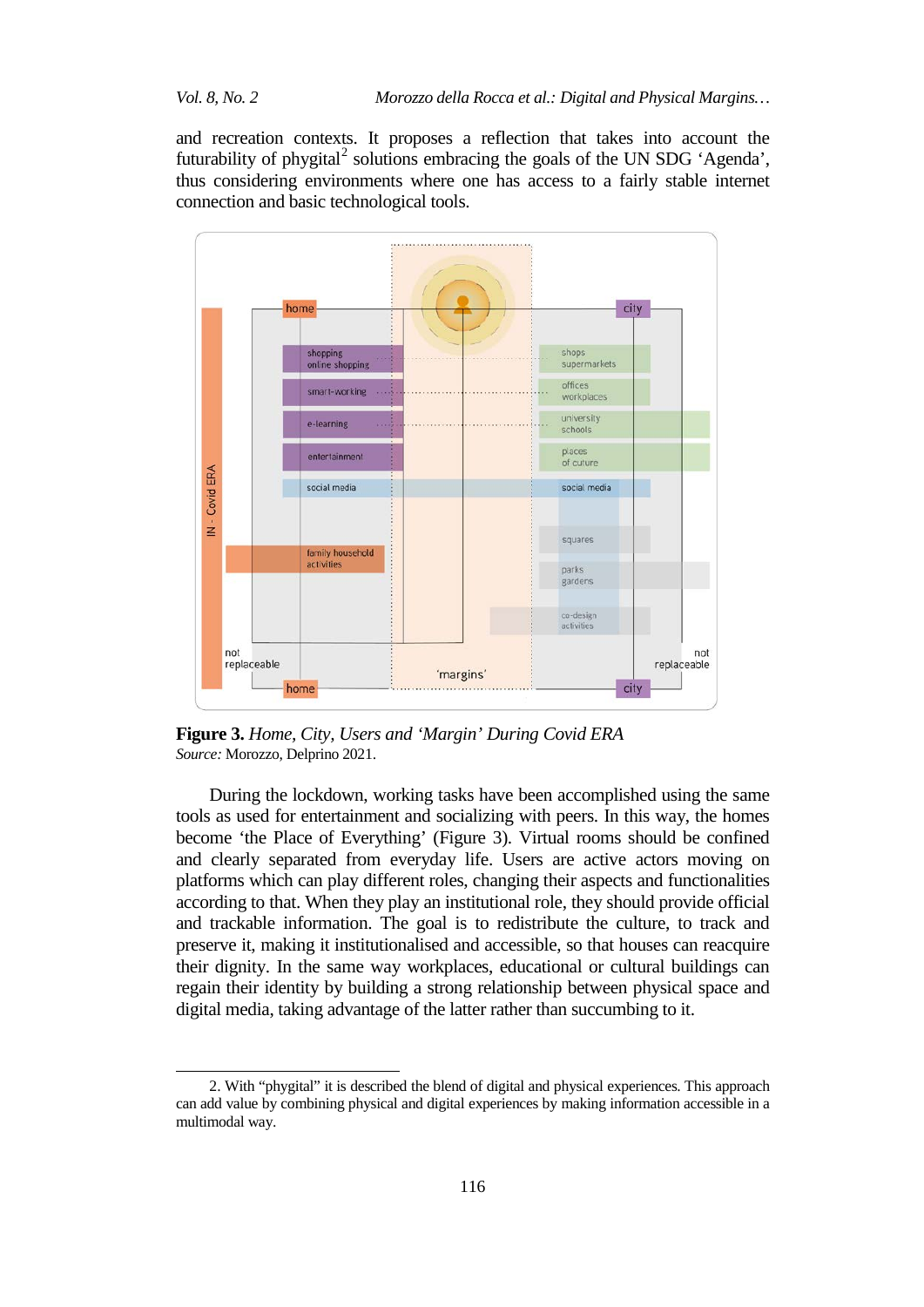Furthermore life during the pandemic event, in its dramatic relevance, has demonstrated the importance of to "leave no one behind" as Antonio Guterres, Secretary-General of the United Nations, said<sup>[3](#page-4-0)</sup> and the need to look at a different UN 'Agenda' SDGs with an interdisciplinary and systemic approach has reinforced<sup>[4](#page-4-1)</sup> in order to achieve a real benefit from existing experience, and to foresee future scenarios and better living environments.

A broad and collaborative vision may drive the difference by supporting the achievement of the SDGs at different levels. Starting with the goals specifically dedicated to work, such as number 8, to education, such as number 4, or to building resilient and technologically advanced infrastructures, such as number 9, even apparently unrelated scenarios can be addressed. If equally distributed and accessible, the goals for digital innovation can lead to an immediate impact and will be able to foster or contribute over time in terms of widespread sustainability also in relation to the other goals. A correct phygital approach can in fact lead to an intelligent use of space, less convergence and pressure towards users in metropolitan centres, a reduction in travel transportations and the reduction of the pollution produced in the environment, etc.

Briefly, a correct interpretation and development of the concept of margin which is able to look beyond the digital emancipation on its own - fulfills Antonio Guterres' request on several fronts, contributing to a large number of SDGs of the UN 'Agenda' directly or indirectly related to technological or digital innovation itself.

The paper, in a user-centred vision, contextualised the challenges for a better and more sustainable world, addresses the relationship between remote activities and the tools that enable them in the urban context, whether it be work, cultural or educational, starting from some solid points such as: Rifkin's vision or the Ghel's one; the considerations repeatedly expressed by Carlo Ratti as a researcher and architect at the same time and, eventually, the reflections that emerged from the AICA Summit (Italian Association for Computer Science and Automatic Computing), *60 Years of the Future,* in relation to the trends expressed by the world's major digital behemoths.

Rifkin reminds that a strong community is compulsory for a healthy community, as it's the core of social trust.<sup>[5](#page-4-2)</sup> Building a community is very important while digital identities take shape. Each identity should be defined by the terms of the platform itself, alongside the development of all the actors in the system, which works when the roles are assigned and the tasks restricted to the workflow and the workspace.

The community may be built in virtual rooms, but also in physical buildings and open spaces. Optimising the digital tools doesn't mean to abandon all the rest—quite the opposite, stating the advantages of distance working may help creating a new scheme to decide which tasks are better performed remotely and

j

<sup>3</sup>[. https://news.un.org/en/story/2020/04/1062492.](https://news.un.org/en/story/2020/04/1062492) [Accessed 2 April 2021.]

<span id="page-4-1"></span><span id="page-4-0"></span><sup>4.</sup> L. Bistagnino, *Design Sistemico. Progettare la Sostenibilità Produttiva e Ambientale* (Bra: Slowfood, 2009).

<span id="page-4-2"></span><sup>5.</sup> J. Rifkin, *L'era dell'accesso. La Rivoluzione della New Economy* (Milan: Mondadori, 2001).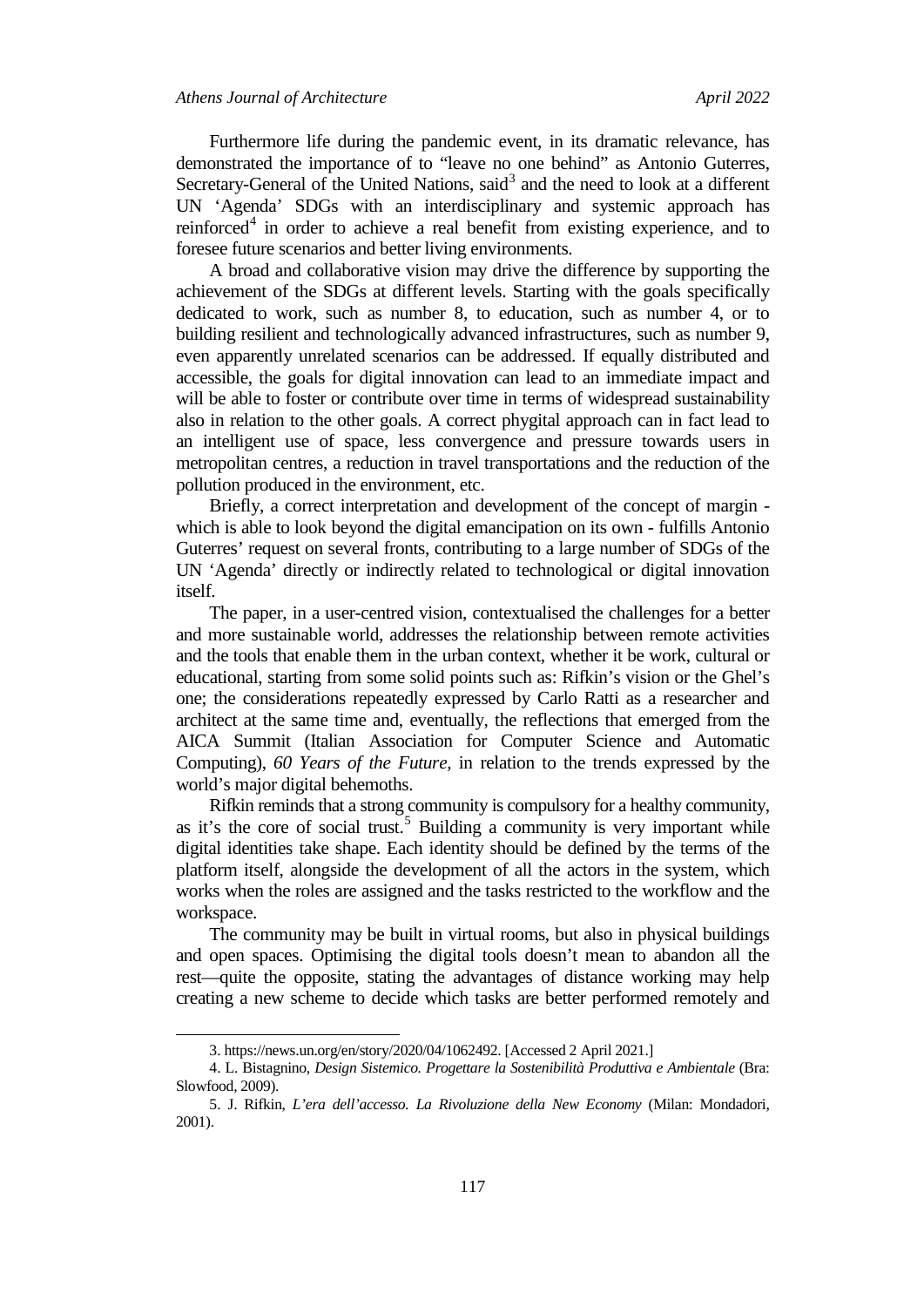which ones need physical meetings. In this way the workload can be distributed properly.

Cities evolve according to these new needs and tools, still keeping trace of their identities and memory. Cities need to be organised according to specific digital and human needs. Mazzarello and Ratti $<sup>6</sup>$  $<sup>6</sup>$  $<sup>6</sup>$  distinguish between tangible</sup> elements, which may be a barrier or physical layers to be used in the environment, and intangible features, which are the ways for people to interact with and within the city itself (Figure 4).



**Figure 4.** *Home, City, Users and 'Margin' During POST-Covid ERA Source:* Morozzo, Delprino 2021.

A hyperconnected urban fabric should clearly design and define both kinds of interactions, to combine phygital experience but at the same time to set the margin. Spaces are filled with different kinds of interactions, involving the physical space itself and also with human contacts. But, there's another variable in this equation, which is the digital interactions that are recurrent, linked both with individuals and with space. Gehl<sup>[7](#page-5-1)</sup> sets the quality on an environment according to the balance among necessary, optional and social activities. All of them make people move and interact with each other and concurrently with the space. The latter, the ones involving the actual presence of humans in a shared area, are 'resultant', inasmuch

<span id="page-5-1"></span><span id="page-5-0"></span><sup>6.</sup> Ratti and Mazzarello, "Leveraging the Use of Digital Technologies to Activate Public Areas and Foster Creativity," 2021, 48-50.

<sup>7.</sup> J. Gehl, *Life Between Buildings: Using Public Space* (London: Island Press, 2011).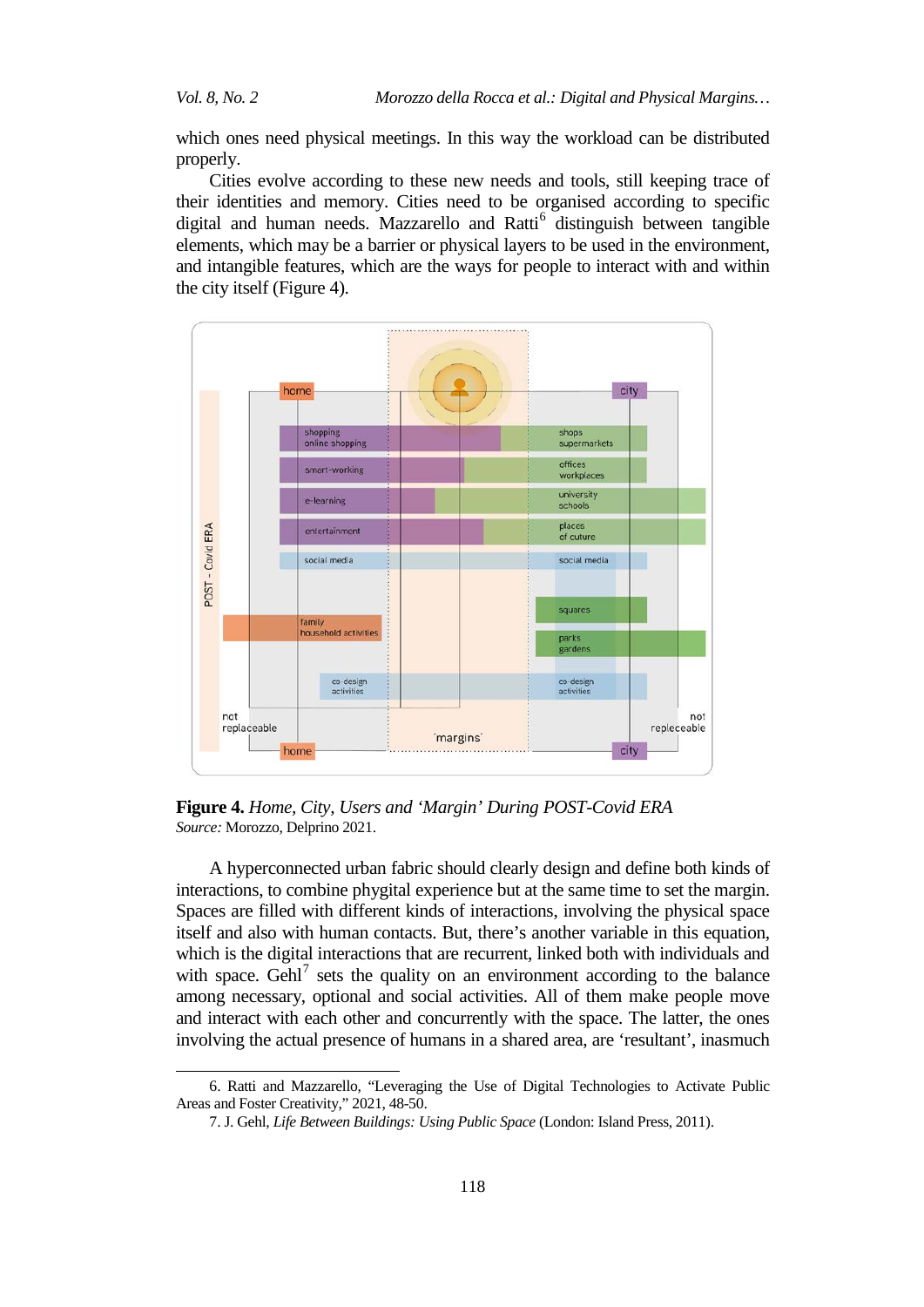they are the key for all the other activities. Nowadays we can also share virtual spaces for the same reasons: amusement, socialization, learning, work.

Virtual platforms become the extension of the shared area. They should be threatened when paying attention to their purposes and scopes, to set the margin between private and shared, home and public spaces. As homes are private places that people may share with close friends and family, digital platforms can be set as comfort zones. Even so, the platform built to work shouldn't collide with intimate places and merge.

The aim of this work is to envision a sustainable future in which the digital can definitively take on the role of an extension of physical space rather than an alienation of it. Design and psycho-anthropology for design as disciplines capable of connecting knowledge, people and processes are the binoculars through which the present may be observed in order to define a better and human-scaled future.

An approach to scientific debate and research at the Italian Society of Design, in its capacity as a research institution, renews and promotes this approach by dedicating the 2021 annual conference *Design to Connect* to it, in which the "[...] design as a 'relational' and 'connective' discipline, and the project as a tool for building relationships and connections, emerges forcefully. Starting with the metaphorical and virtual meanings of the verb 'to connect', linked today mainly to the digital dimension and networks, it is also necessary to address the profound meaning in the concrete interrelationships between people and their environment, between people and technologies, between people and each other. This is a commitment in which design, through its imaginative, experimental and planning sensibility, can challenge itself, renewing methodological approaches, orientation and intervention tools, both in the construction of new visions, and in the social and cultural spaces reorganisation, ways of daily life, production and consumption."

## **Method and Debate Focus**

At this point the 'margin' may be defined as an opportunity for a city in progress, oriented towards a future in which the hybridization between phygital places and services may determine sustainable relapses in terms of time, resources and inclusion (Figure 5). In this scenario, this paper, through a design-driven approach focused on society needs, is aimed to: re-read critically and with a positive sense the meaning of 'margin' as a field of development, also integration of digital-based technology and reassertion of the urban identity; foresee resilient dynamics for (digital) antifragile systems with aesthetical/inclusive characters, as well as system/services, necessary to make them efficient and representative of those physical places which they flank and support.

The essay addresses the issue with a scientific approach based on the founding pillars of Design Thinking and Human Centered Design. Each reflection is the result of a careful observation phase of the phenomenon investigated with an empathetic attitude aimed at understanding—from the user's point of view rather than the observer—the dynamics, advantages and disadvantages of digital life during the pandemic. Observation that aims to establish a constructive comparison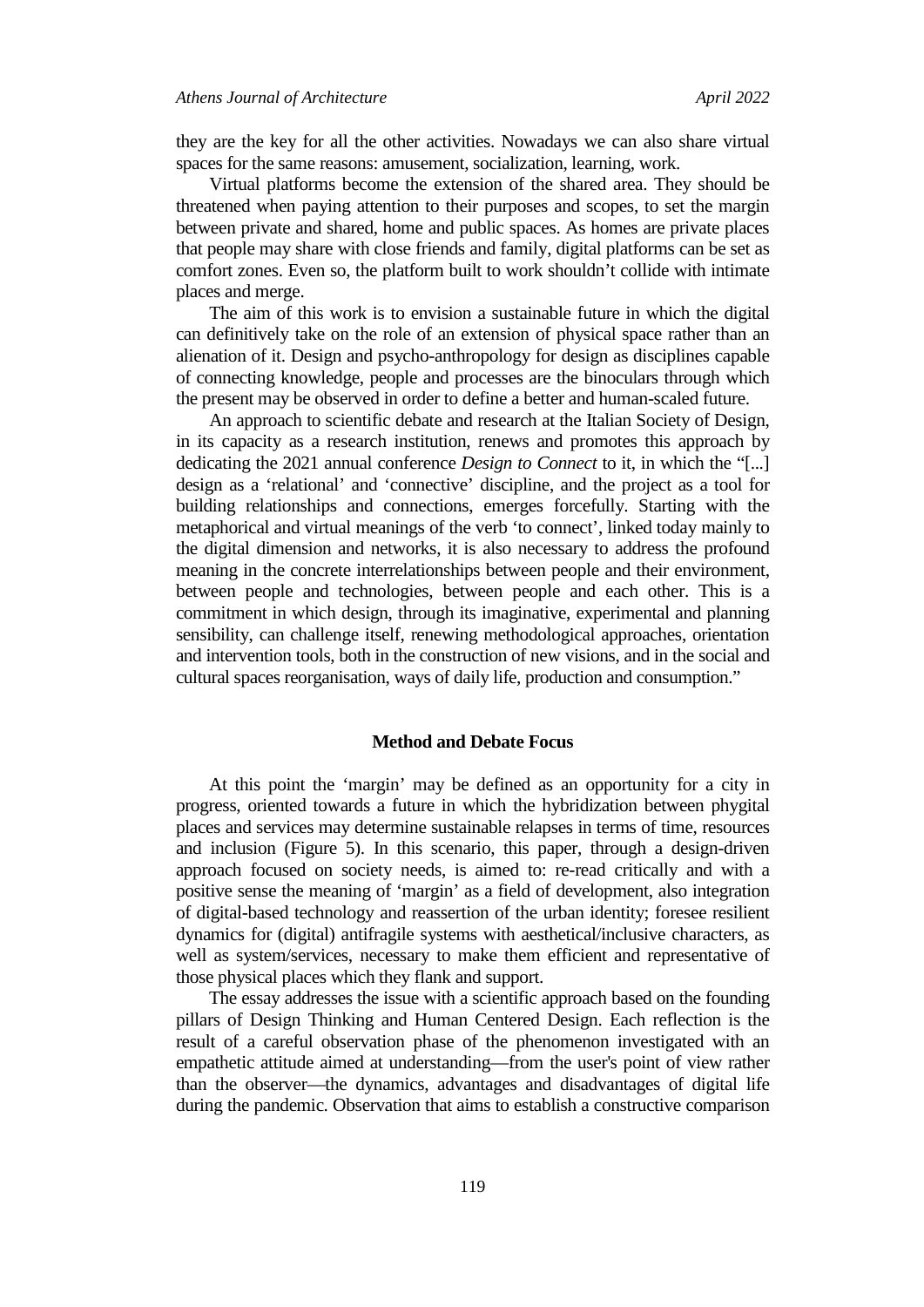between past habits, linked with the physical and tangible experience of the workplace, university classrooms and cultural buildings and the current condition that has relegated the same activities in a virtual world, temporarily nullifying the physicality that has distinguished them over time and determining new perspectives also in relation to issues of inclusion.



**Figure 5.** *Brainstorming with Interactive Digital Tools to Define the Scenario Source:* Morozzo, Delprino 2021.

From this perspective, digital is also a tool for collecting data and exploring user needs. Data-centred goes alongside the human-centred, in a balance whereby people's needs are placed at the core and are improved through the use of data and the integration of new or renewed digital tools, acting as a bridge between the physical world and virtual platforms for work or leisure. This exploratory attitude is enriched in parallel by the intense debate in progress and by the literature involving different knowledge such as architecture, informatics, design and social sciences.

In addition, the direct experience gained in the academic field and the critical reflections born within the scientific community constitute a further element of investigation and reflection in order to propose a sustainable future and a clear identification of the margin. The academic context, in particular, has been observed, experienced and studied from two different points of view: on one hand,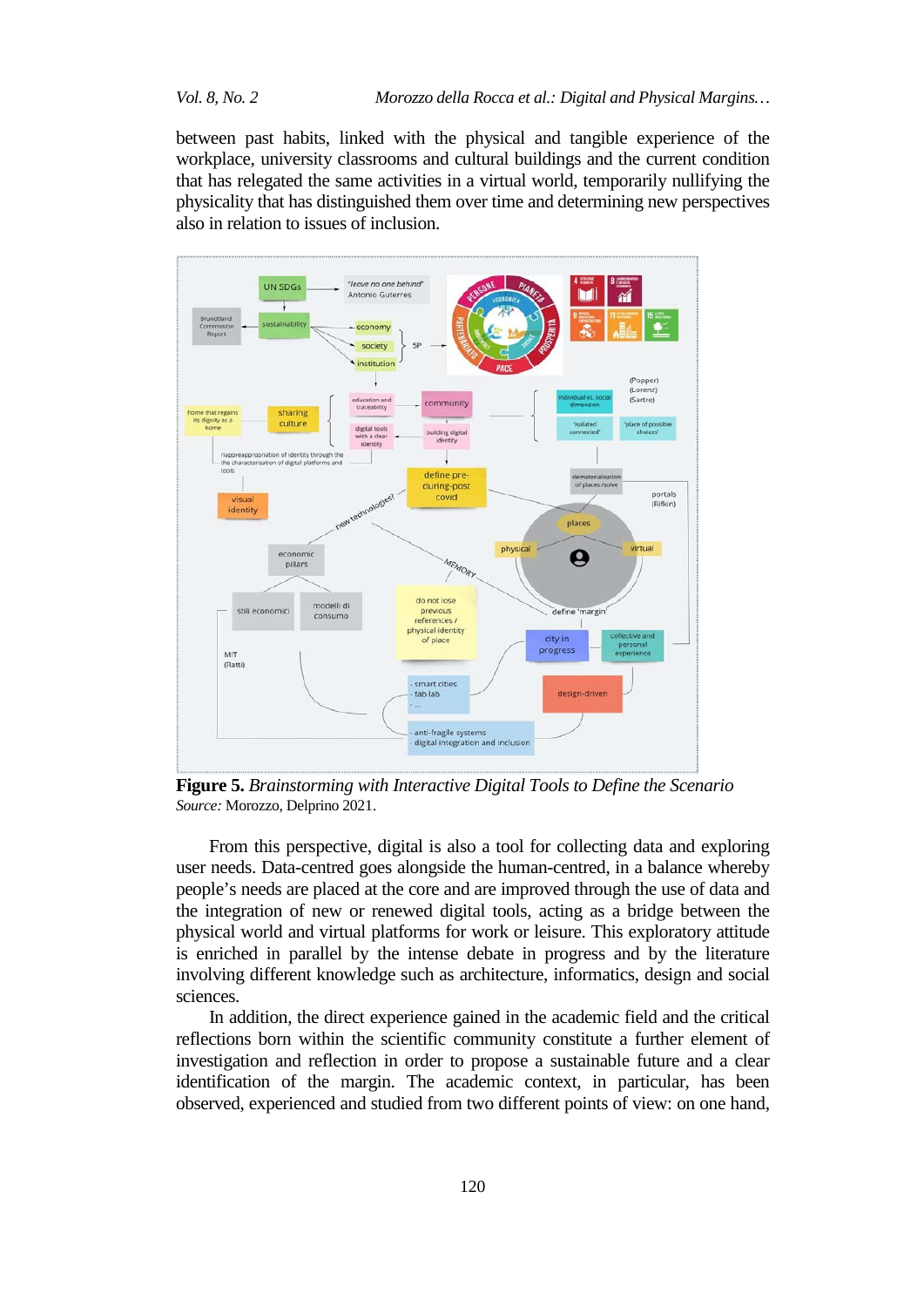the teacher has been assimilated as a smart worker and as a provider of cultural and training content, on the other hand the student has been seen as a recipient, but also as an actor in the implemented cultural offer. This has led to the definition of scenarios and *personas* capable of representing both the training context and that of the work and culture environments.

In order to do this, 'variables and invariants' of the three different scenarios were identified in order to focus attention on the invariants common to the three areas and on these to define the margin that in the future will moderate the relationship between physical and digital. The invariants are in fact the common denominators of worlds that are occasionally distant, but that are equally overwhelmed by the same critical issues: the zeroing of the use of urban spaces and buildings, finding a work-life balance, restoring dignity to the home, the desire and need to regain possession of the physicality that the pandemic has denied, avoiding stress or burnout from working remotely, the desire to learn from the potential of technology as a useful tool for growth and inclusiveness, the need to review and interpret the digital approach first in terms of economic sustainability and benefit for human well-being.

In a perspective aimed to define the different invariables characterising the investigative scenarios (Figure 5), video conferencing platforms, social media, tools for sharing interactions and collaborative projects and also the different ways of offering cultural contents through the web were analysed and compared in relation to the experience of use. Attention has been paid to the investigation of innovative or unconventional uses of well-known and already widespread and therefore easily accessible tools and applications (Facebook, Instagram...) and new tools still with unexplored potential.

The renewed relationship with one's home and the city has brought new needs in terms of how to interact with already familiar and widespread tools. On the other hand, it has led to the emergence of new platforms as a result of the need to have digital tools designed ad hoc at one's disposal for work and entertainment, but also to broaden the discussion. At a time when personal relationships are limited on a physical level, the need to have new ways of expressing oneself and relating to others has emerged.

#### **Psycho-Anthropology, Margin and Inclusion**

Human existence, in its individual and social dimension, both without interruption in their reciprocity, is the expression of an "approximation of the defect to oneself." Basically, none of us can be said to actually be what we would like to be, because there is always a margin that separates us from being what we want to become. In other words, and according to the perspective of the evolutionary epistemology of Karl Raimund Popper and Konrad Lorenz,<sup>[8](#page-8-0)</sup> human beings finds themselves existing on this planet in order to learn. More simply, we

<span id="page-8-0"></span><sup>8.</sup> K. R. Popper and J. Eccles, *L'io e il suo Cervello. Materia, Coscienza e Cultura* (Roma: Armando Editore, 2002); Popper and K. Lorenz, *Il Futuro è Aperto* (Firenze: Bompiani Giunti Editore, 2002).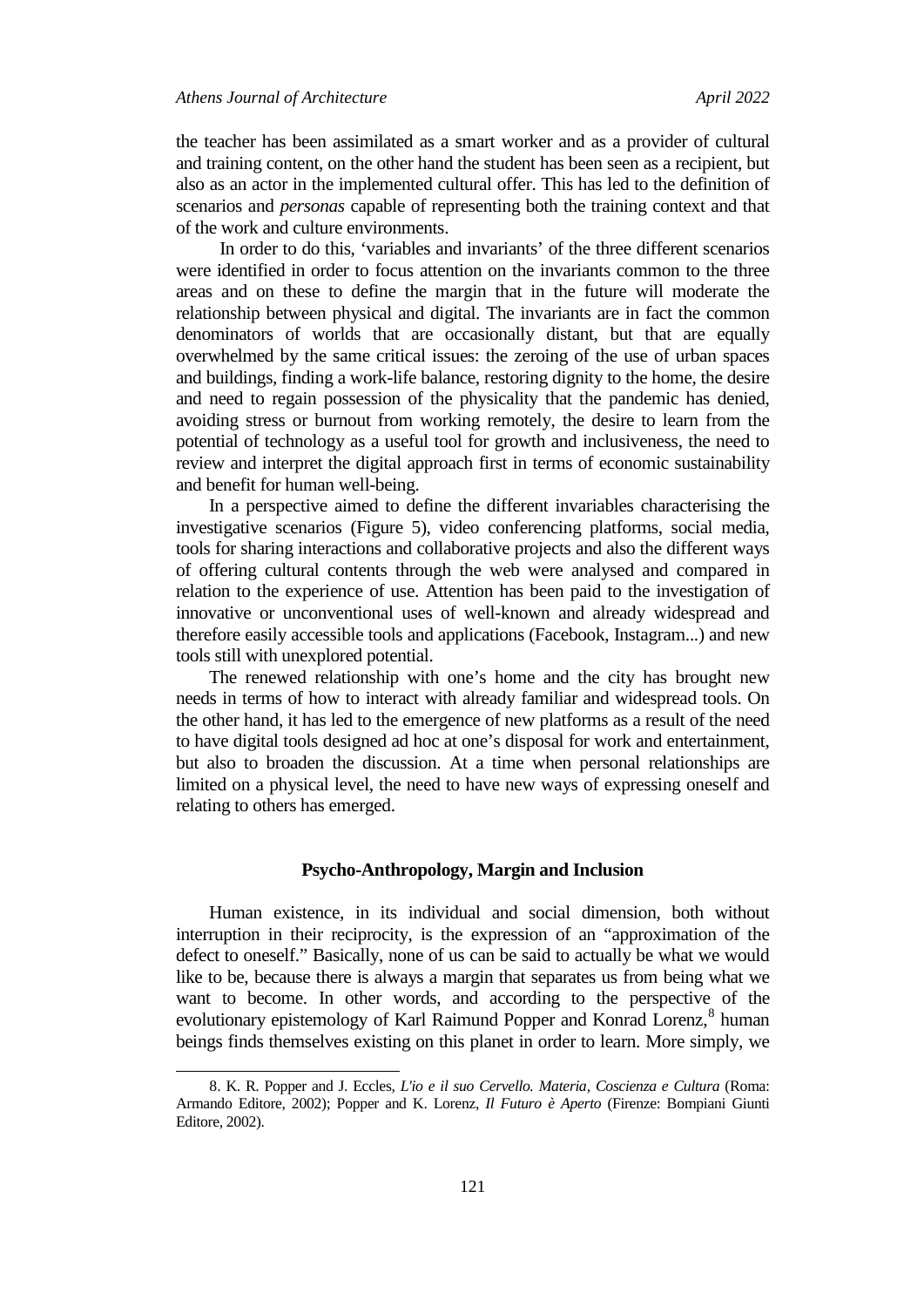<span id="page-9-0"></span> $\overline{a}$ 

live to learn. Our whole life is characterized by this existential imperative, at different and personal levels of consciousness. For each of us there is an individual path that we verify during life itself, with the help of a social and cultural system that can facilitate, more or less positively, the identification of the path. This contribution fits precisely in this context, as we want to reflect on the role that technology, in ever and continuous innovative evolution, can play in the management of the margin, understood in its collective and personal experience. A technology that can effectively improve the human 'feeling of community' that in the current globalized era seems to be relegated to the virtual world only. We are more and more 'connectively isolated,' with a concrete difficulty in achieving and sharing in everyday life that is 'real' amongst living beings, always having lived in villages, communities and now in large metropolitan cities made up of neighbourhoods.

The Cartesian model and the conceptuality envisaged by it are in crisis, and we perceive its epochal significance precisely in this pandemic period. Our traditional perspective of things (objects, situations, movements and processes therefore 'time' and 'space') does not satisfy the curiosity that our species seems to demonstrate towards different and invisible forms of 'energy'. It is true, it is an 'ancient curiosity,' without which we couldn't have organized our evolutionary adaptation and which today seems to break into our daily lives with greater force.

How does this curiosity manifest itself? In a behavior directly resulting from the boredom of existing, dramatically experienced when the human being is on the edge of life itself, outside of that continuity of change, which is the only possible anthropological coherence.

One of the many existential declinations of human *curiositas* is expressed in the perception of time, and the matter has always been a source of philosophical and design investigations. What we define as past, present and future are cognitions of the mind, that is, brain activities coexisting within our vision of the world. These categories are what we need to place human actions, establishing that cause and effect relationship with which we try to find a meaning between what is antecedent and consequent. In this cognitive forcing we establish the shared meaning of the concept of reality. But, after all, we do not know at all what we mean by this term, what reality really is.

"Reality is the place where our choices are made possible," that is the "place of possible choices," as J. P. Sartre<sup>[9](#page-9-0)</sup> would say. This is where the concept of spacetime inclusion of differences becomes decisive, so that, with the help of technology, we can establish that existential continuity that every human being seeks throughout their life. It is a consequentiality necessary for the human being to perceive themself in life and in change. Technology, as this historical global pandemic period is demonstrating, really plays a decisive role in this dimension, favoring and fueling the transition from the margin to the center, both from an economic-social and cognitive-value point of view.

We live and think in a global world, made up of virtual perceptions in which human existences are combined, modifying the real, conveying it in the virtual. 'Click' is the new password, the new contact with the world, and in which we express our desires and projects of participation, of inclusion. The virtualization of

<sup>9.</sup> J. P. Sartre, *L'essere e il Nulla* (Milano: Il Saggiatore Edizioni, 1965).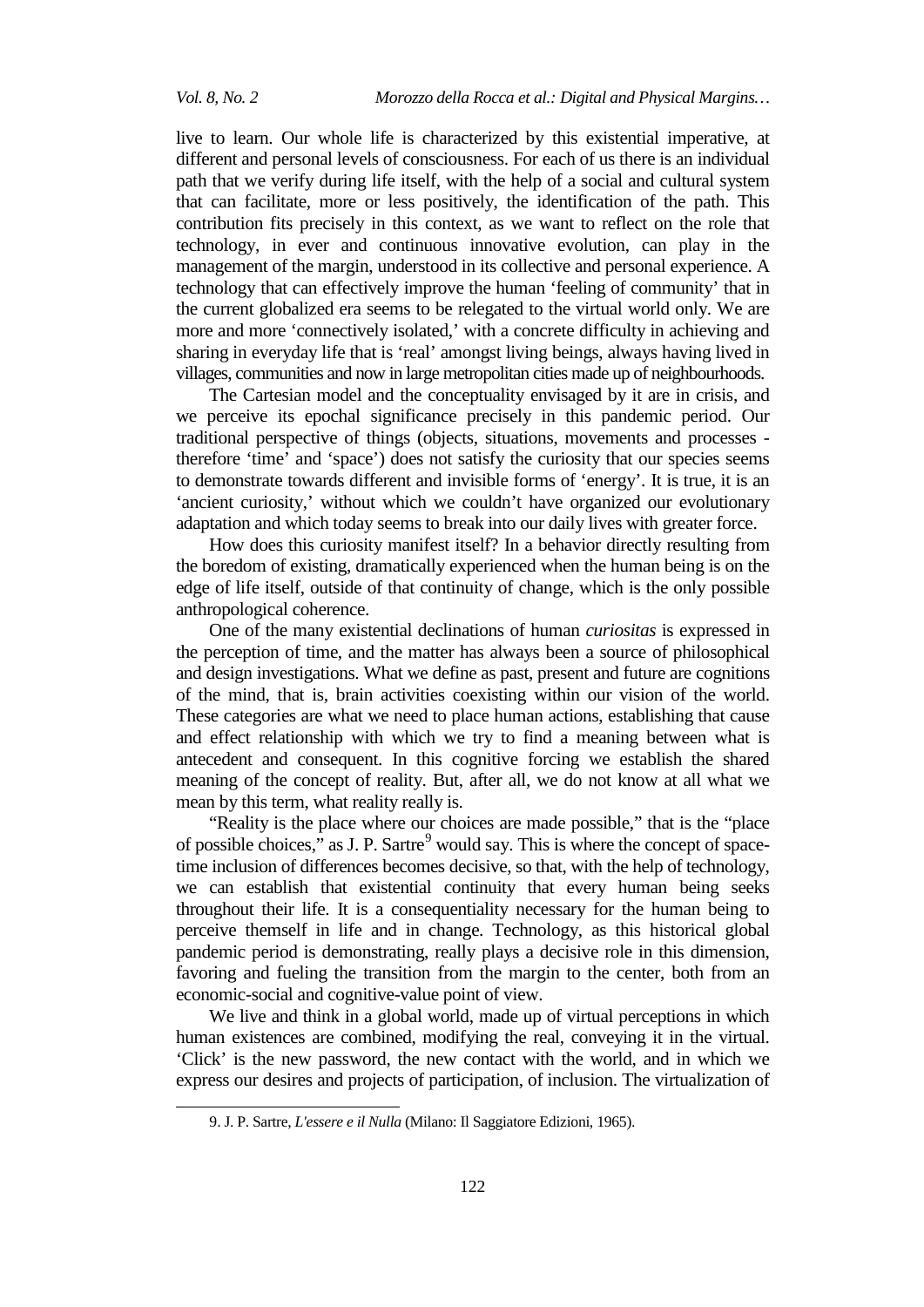reality is paradoxically much more concrete than what we believe. It is no longer necessary to refer to a static, immobile substance defined once and for all, because the virtual image introduces the experience of a time that is no longer one-way and irreversible, inhabited by events. In the new online image, in streaming, in chat, time is reversible. The arrow of time is now relegated to the behavior of matter, certainly not to the energetic fruition of a click. One can contact the real in the virtual, going in all the directions that space allows us to invent another.

Psycho-anthropology for design favors, among its various fields of application, the study of what is defined as obvious within a culture. In almost all human social manifestations, geographically and historically determined, there are many things considered to be obvious. Upon further research of those that we consider to be the most obvious, the idea that the human being needs other individuals certainly emerges. It is true, of course. To what extent, however, are we all actually in agreement? Then, are we really sure that this is true? The social and effective organization of culture does not seem to take into account at all, if not for mere and instrumental reasons, this human *conditio sine qua non*, that life itself would not exist. In fact, life on the edge of a city, of any urban place, does not seem to take into account this anthropologically-determined need and within the existential perimeter that the margin realizes, in turn, the result of social exclusion, that human beings experience boredom.

Boredom arises from cognitive stereotypy, that is the belief (strongly rooted in general confirmation of desires of one's omnipotence) that the 'old way is better than the new one,' even if it is no longer able to recognize it. In stereotypy, certainties and convictions live, thanks to which one cannot doubt one's own traditions, while one derides the others. How many beliefs are there that each individual considers absolutely important and from which one believes is not possible to waive? Many; and far more in quantity than what the media society apparently would like us to believe they've changed. Well, one of these is precisely the idea that technology is just a tool without intentions, or rather, that it is the solution to the human discomfort that every marginality experiences in their daily lives. But every human instrumentation expresses an individual and social upstream intention that makes it a vehicle for change, and for this reason it becomes important, if not indispensable, to culturally invest in training, in education, in a design that motivates the development of inclusive attitudes. The tool is not enough to improve the existential conditions of the human species if we do not see in the tool the opportunity to respond to those obvious things that make us consider the margin as something obvious, natural. The concept of margin emerges when one believes they possess a center, and think as far from oneself what they, as a person and an individual, consider to be geographically and culturally separate from one's daily life. We should therefore design training and educational interventions motivating human beings to consider technology as a final instrument of that desire for solidarity that can save us, as a species and as citizens of the world.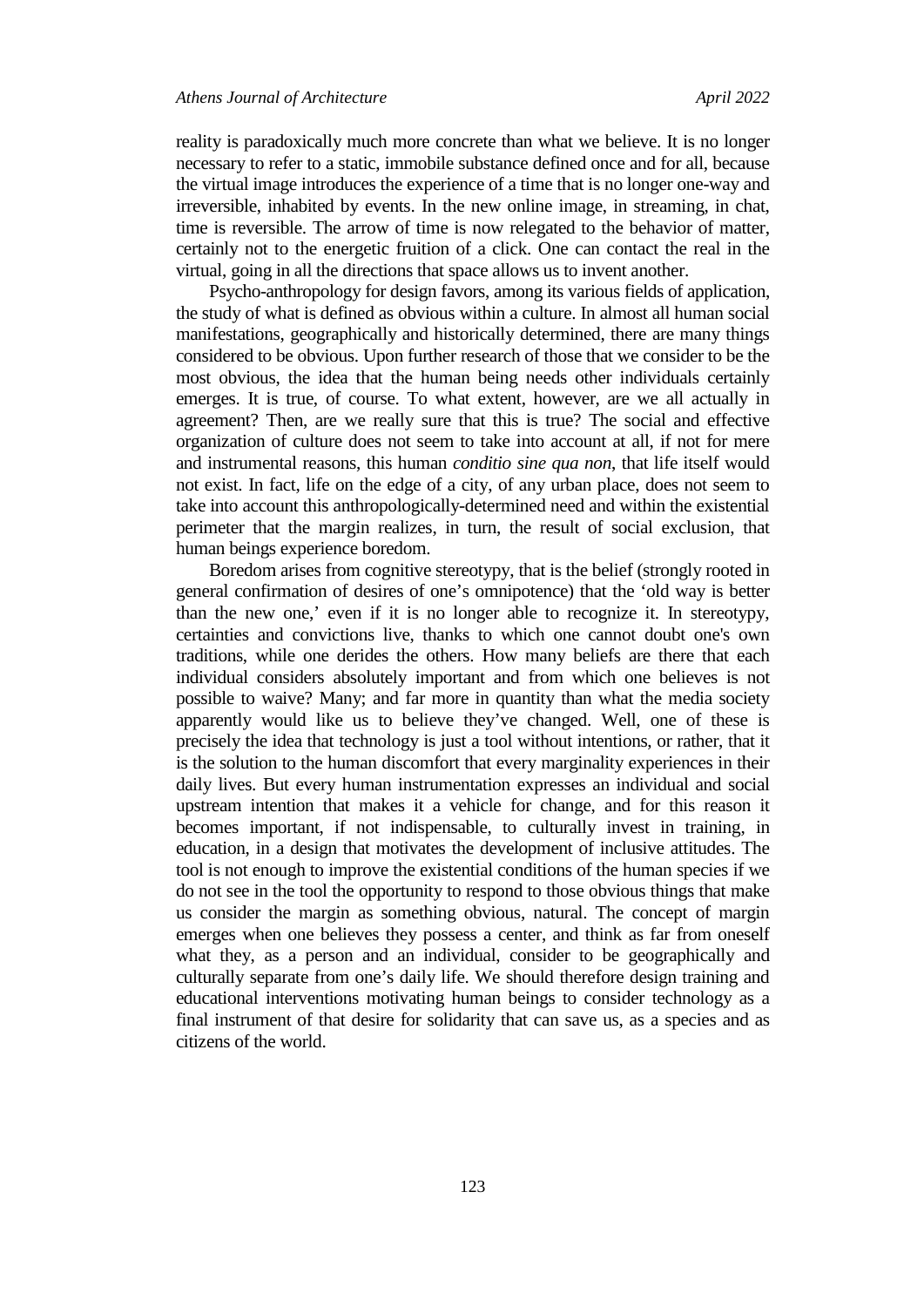#### **Psycho-Anthropology and New Models of Inclusion through Social Media**

The increasing dependence on information and communication technologies (ICT) in pandemic life, both in our professional and private lives, requires us to reflect on how we can manage our life in the digital age. For this reason, many researchers from different disciplines are actively involved in exploring conditions on how to stimulate and receive optimal benefit of the new opportunities that are being offered by ICT. It is now becoming relatively evident how, after this pandemic era, technology's role will take on a cultural and social value, more and more linked to individual psychological aspects. Although the pandemic has united us, the digital divide has demonstrated how technology alone does not guarantee social inclusion, if it is not appropriately embedded in a system of much more full cultural and social policies.<sup>[10](#page-11-0)</sup>

The current and global management of information by social media, as well as cultural and social opportunities, highlights the need for an adequate training/ education towards their use. The presence of "hate communication" styles, together with fake news, witnesses a widespread cultural unease, regardless of social class. In fact, the lack of cognitive tools that facilitate the evaluation of information, as well as opportunities for existential improvement in one's daily life, should be 'solved' with precise and continuous planning actions over time.

One of the fundamental neurocognitive factors to foster a real osmosis between the various professional and social categories present in the cultures of the world is not only the "language" (in relation to the ethnic group to which they belong), but the "motivation for active participation". The ontogenetic development (from birth to death) of all human beings includes the presence of "sensitive periods' and 'critical periods".

On the basis of the Evolutionary Epistemology of which we have already discussed above, the behaviors that we will be able to learn, as well as the attitudes we manifest even before acting, change over time, in harmony with the environment and social conditions in which one finds themself to live. In order to cope with this variability, the Central Nervous System (CNS) modifies its neuronal connections based on environmental interactions. Thanks to adaptive adjustments based on the use or on the quality of performance, the nervous system adapts its functional properties to the needs and to the environment of the individual accurately.

Thus, many nervous circuits go through a period during their development in which the ability to adapt in response to the experience is substantially greater than its predecessor when the circuit has reached maturity. This period is commonly referred to as "sensitive period", within which the information derived from experience selects some specific functional properties from a range of possible

<span id="page-11-0"></span><sup>10.</sup> N. Garnham, "Information Society as Theory or Ideology: A Critical Perspective in Technology, Education and Employment in the Information Age," *Information, Communication & Society* 3, no. 2 (2000): 139-152; P. Golding, "Forthcoming Features: Information and Communication Technologies and the Sociology of the Future," *Sociology* 34, no. 1 (2000): 165-184; I. Goodwin and S. Spittle, "The European Union and the Information Society: Discourse, Power and Policy," *New Media and Society* 4, no. 2 (2002): 225-249; C. May, *The Information Society: A Skeptical View* (Cambridge: Polity Press, 2002).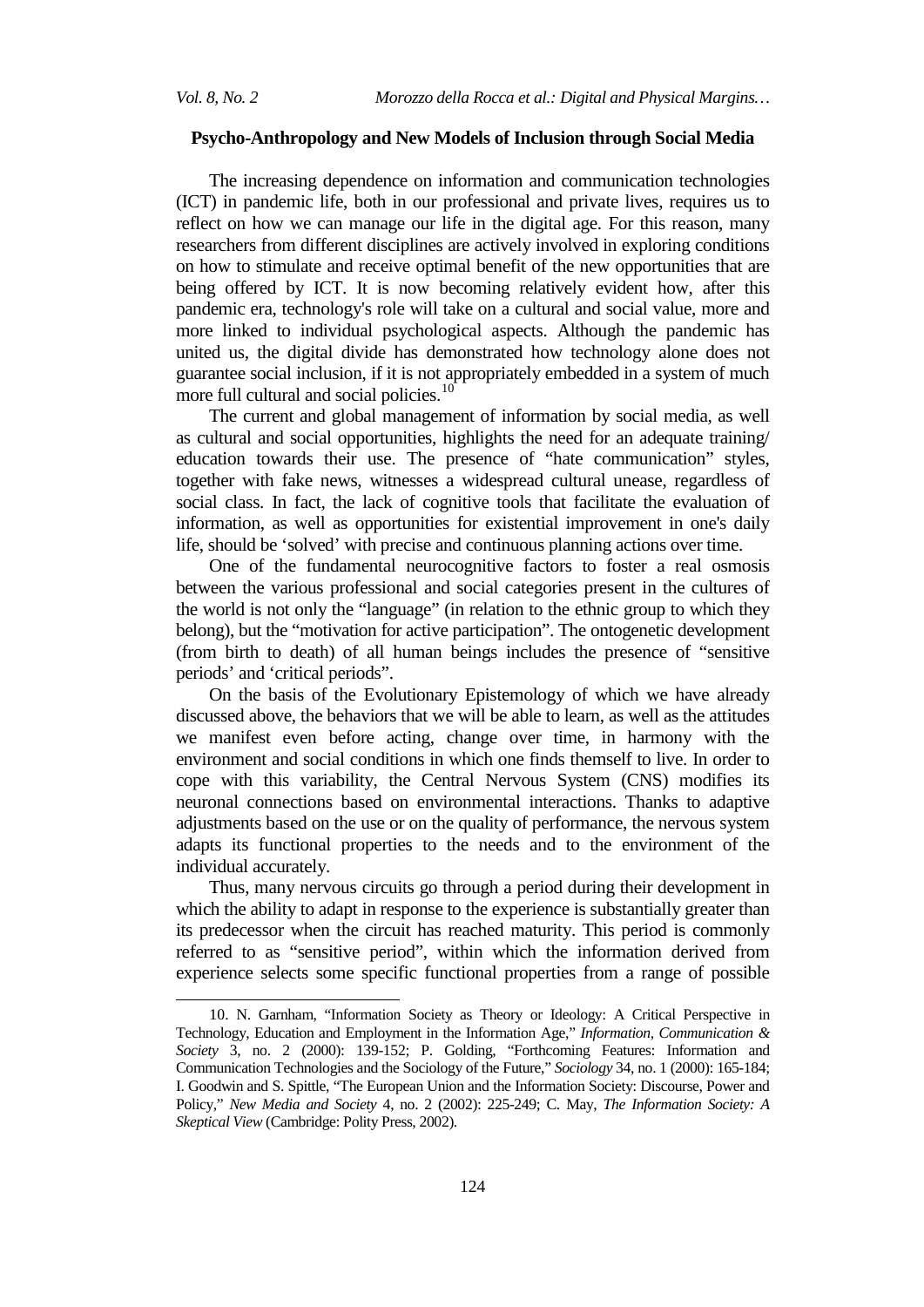properties that the circuit could adopt. If appropriate experience during this period is not acquired, many circuits will never reach the ability to process information in a specific way, with the consequence being that perception or the behaviour may be permanently loss-making.

In addition to these periods, during our learning there are also 'critical periods', that is, those temporal situations in which a great increase in neuronal plasticity occurs within our brain. For example, human beings go through important critical periods during the acquisition of language, competence in stereoscopic vision, peer-to-peer social relations during adolescence, entering the world of work, etc. Despite this, for many nervous circuits, experience does not seem to be indispensable for developing some cognitive skills, and the individual can also develop adaptive behaviours. In these cases, we are talking about a sensitive, but not critical, period. This is why every critical period is certainly also sensitive, while every sensitive period is not necessarily critical too.<sup>[11](#page-12-0)</sup>

Based on these considerations, the realization of constant and continuous social contacts that may occur during virtual social interaction, can favour, if properly addressed and conveyed, the overcoming of critical evolutionary periods—periods that, in addition to the temporal dimension common to the age of the individuals who pass through them, still decline in the social and urban environment where the same actors spend their existence. Being adolescents in the urban suburbs, within marginal socio-cultural dynamics, is undoubtedly different than being in the center of a city and in a stimulating and affluent neighborhood.

Social, as is happening with the new app *Clubhouse*, and not only in the United States but throughout the world, therefore play an important role, both from an individual motivational and cultural point of view, fueling the need for contact and interpersonal relationships. We can read about this new social "Clubhouse" as a new type of network based on voice. When you open the app you can see open "rooms" full of people talking so you can hop in and out, exploring different conversations. You enter each room as an audience member, but if you want to talk you just raise your hand, and the speakers can choose to invite you to speak. Or, you can create a room of your own. It's a place to meet with friends and with new people around the world to tell stories, ask questions, debate, learn, and have impromptu conversations on thousands of different topics. The intonation, inflection and emotion conveyed through voice allows you to pick up on nuance and form uniquely human connections with others. You can still challenge each other and have tough conversations, but with voice there is often an ability to build more empathy. There have been rooms with people from all walks of life finding common ground.<sup>[12](#page-12-1)</sup> Furthermore, founders say that, "The world is not a monoculture, and we want *Clubhouse* to reflect that. Ideally the experience is more like a town square, where people with different backgrounds, religions, political affiliations, sexual orientations, genders, ethnicities, and ideas about the world come together to share their views, be heard and learn. Some of these communities come together to debate. Some come to relax and joke around. Others hold

<span id="page-12-1"></span><span id="page-12-0"></span><sup>11.</sup> L. R. Squire, D. Berg, F. E. Bloom, S. du Lac, A. Ghosh and N. C. Spitzer, *Fondamenti di Neuroscienze* (Milano: Ambrosiana, 2016).

<sup>12.</sup> Clubhouse Blog[: https://www.joinclubhouse.com/check-1-2-3.](https://www.joinclubhouse.com/check-1-2-3) [Accessed 2 April 2021.]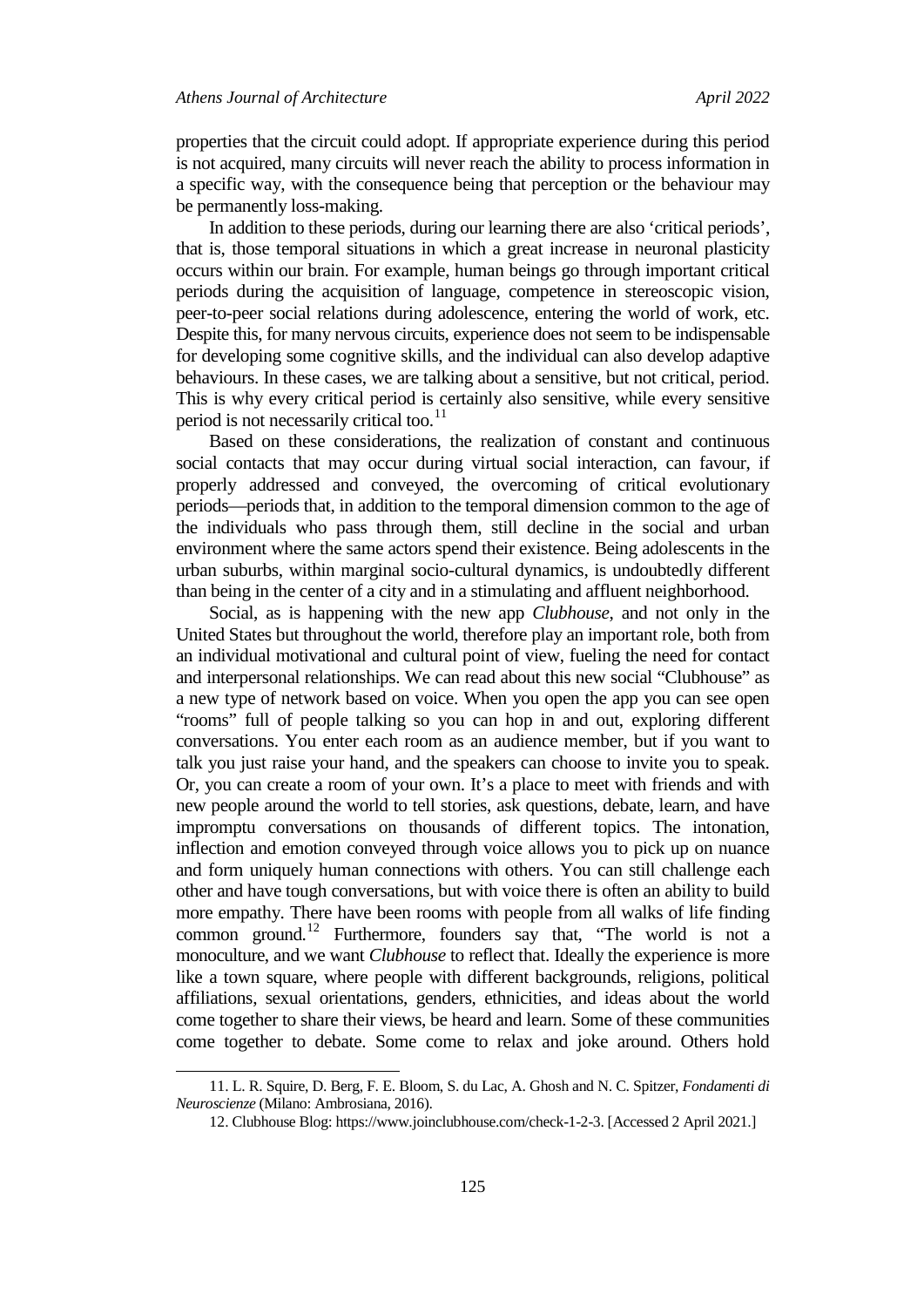listening parties and fireside chats. We think many styles should be supported, and we're working on tools to help everyone create their own space, deepen friendships, meet new people and have meaningful discussions in the way that suits them best."<sup>[13](#page-13-0)</sup>

Thanks to this relationship/analogy with the 'square' of any urban fabric, *Clubhouse* creates and stimulates the creation of virtual occasions in which people, of different ages, social backgrounds and cultural backgrounds, can share interests, desires and content. It also promotes an increased 'motivation to stay together', with the possibility to subsequently create meetings in different urban areas.

### **Pre-Visions for New Identities and Interactions of Public and Private Spaces**

From the analysis of the reference scenario and the psycho-anthropological considerations that involve it, it is clear that it seems to be necessary to build a post-pandemic recovery by carefully reflecting on the role of the "margin" and on a phygital approach able to mediate digital technologies and physical experiences, moods and expectations (Figures 6-8).

There is a clear need to reassess the meaning of "contact" and "exchange" in a logic of connection that transcends the physical aspect without denying it, in order to identify in the seven senses (sight, hearing, touch, smell, taste, sense of balance and proprioception) possibilities for additional interactions useful to complete the direct experience. Similarly, those "weak links" that are naturally nurtured through encounters and confrontation -whether random or planned- are the elements from which to start in order to define the use of working, training and cultural spaces with new eyes.

Carlo Ratti, interviewed for *Open* magazine, states that, "[...] the so-called weak links that come from the randomness of our encounters are very important, otherwise we risk closing ourselves in a bubble that polarises our ideas. If we only work online, our network of contacts is impoverished. People we meet by chance, precisely because they are not connected to our network, can expose us to a condition that we had not foreseen. And this increases our creativity and broadens our horizons. That's why it is important to have a physical space."<sup>[14](#page-13-1)</sup> This vision helps to validate a phygital approach and supports the need for a reinterpretation of the role of architecture and infrastructures in general.

Interesting ideas and stimuli aimed to redefine the use and identity of buildings come from a variety of fields all over the world. These include the experiments conducted by the global giant Cisco, the Designtech institution<sup>[15](#page-13-2)</sup> in Milan, the Senseable City Lab<sup>[16](#page-13-3)</sup> at MIT directed by Carlo Ratti and the work,

j

<span id="page-13-0"></span><sup>13.</sup> Clubhouse Blog: [https://www.joinclubhouse.com/on-community-moderation.](https://www.joinclubhouse.com/on-community-moderation) [Accessed 2 April 2021.]

<span id="page-13-3"></span><span id="page-13-2"></span><span id="page-13-1"></span><sup>14.</sup> S. Danna, *L'architetto Carlo Ratti: «Uffici Condivisi, Lezioni Online e Laboratori: O le Università Cambiano, o Molte Moriranno»* (Open, 22 May 2020).

<sup>15.</sup> Designtech Hub: https://thedesign.tech/it/.

<sup>16.</sup> Senseable City Lab: https://senseable.mit.edu/.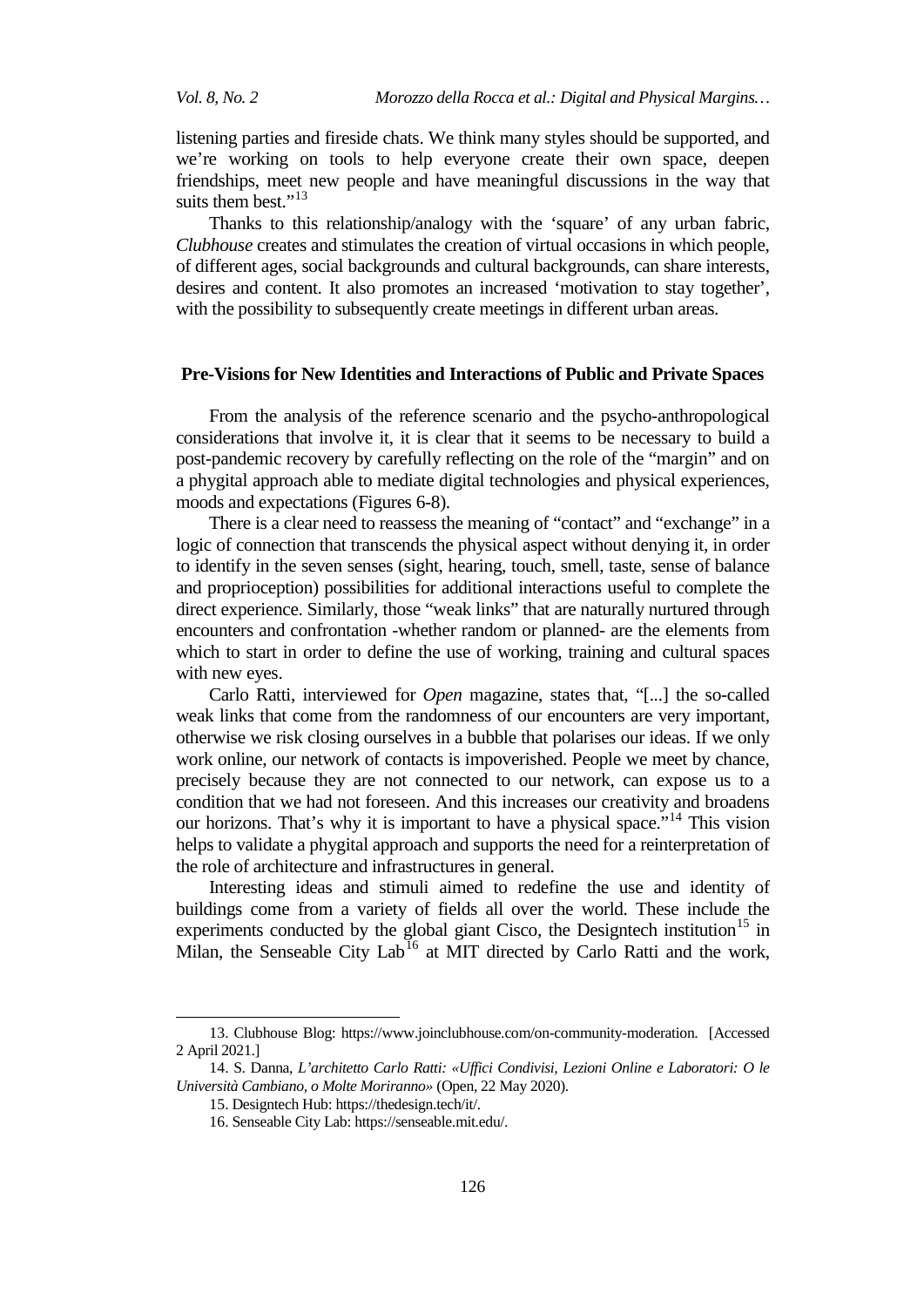again by architect Ratti, on both the new university campus in Milan $17$  and Cornell Tech at Cornell University in Manhattan.<sup>[18](#page-14-1)</sup>

On the project for a new university campus on the former Expo Milano 2015 site, and referring to the Cornell Tech experience, Ratti, again for *Open*, says that the Italian project is based "[...] on an idea of an university based more on encounters than on lectures: a free ground floor that allows lecturers and students to meet," while, "[...] at Cornell Tech -the Cornell University campus on Roosevelt Island in Manhattan- the basic cell of the office is used not only by the lecturer but also by the students themselves. In Italy, and in Europe in general, the idea is still somewhat alien. It is actually very functional: if lecturers and students spend less time on campus, they can share spaces. A dynamic similar to what happens in offices."<sup>[19](#page-14-2)</sup>

Therefore, the city disrupts the margin between public and private, digital and analogical in the idea of continuity between virtual spaces and physical places, which however still continue to be interconnected. Ratti proposes an idea of a city which is not strictly "smart" and therefore passive, but "sensible", evoking a double-meaning involving sensitivity and the senses themselves.<sup>[20](#page-14-3)</sup> It's a vision of a co-city based on data, which are nothing more than expressions of the needs and habits of the individual inhabitants, but also of the infrastructures that can be kept under control. In this context, data are a means of control and expression of common needs. While machines acquire data quickly and in large quantities, thus putting them at our service, human inhabitants of cities can use them as needed, to digitise and optimise interactions.

This vision is aligned with the approach of the 2018-2021 European project, *Sharing, Collaboration, Cooperation* (SCC), initiated by Cooperatives Europes and co-funded by Erasmus +, which, as Di Paolo summarises, "brings together coworking spaces, higher education institutions and innovation communities, with the overall aim of stimulating the development of collaborative spaces for innovation. In particular, it intends to support the co-working spaces transformation into 'collaborative spaces' capable of developing cross-sectoral and trans-national working methodologies thanks to the creation of 'human' communities and the use of advanced digital tools."[21](#page-14-4)

The concept shown represents the city as being participatory, inhabited and co-created in its interactions in indoor places as well as in the public and private networks, constituting a single interconnected reality dependent on the users' needs. The latter then become active players in a scenario of co-collaboration between themselves and the whole of cities. In line with this tendency, it seems clear that in future workplaces, cultural venues and university classrooms will

j

<span id="page-14-0"></span><sup>17.</sup> A. Musillo, *Un Nuovo Campus Universitario a Milano Riporterà in Vita l'area EX EXPO?* (Elle Decor, 17 December 2020).

<sup>18.</sup> Cornel Tech: https://www.tech.cornell.edu/.

<span id="page-14-2"></span><span id="page-14-1"></span><sup>19.</sup> Danna, *L'architetto Carlo Ratti: «Uffici Condivisi, Lezioni Online e Laboratori: O le Università Cambiano, o Molte Moriranno,»* 2020.

<span id="page-14-3"></span><sup>20.</sup> C. Ratti, *Carlo Ratti Talk @ iit—Senseable City. (s.d.)*. Retrieved from: https://www.you tube.com/watch?v=ELrPQyU1Sjw. [Accessed 28 April 2021.]

<span id="page-14-4"></span><sup>21.</sup> D. Lampugnani, *Co-Economy. Un'analisi delle Forme Socio-Economiche Emergenti* (Milano: Feltrinelli, 2018).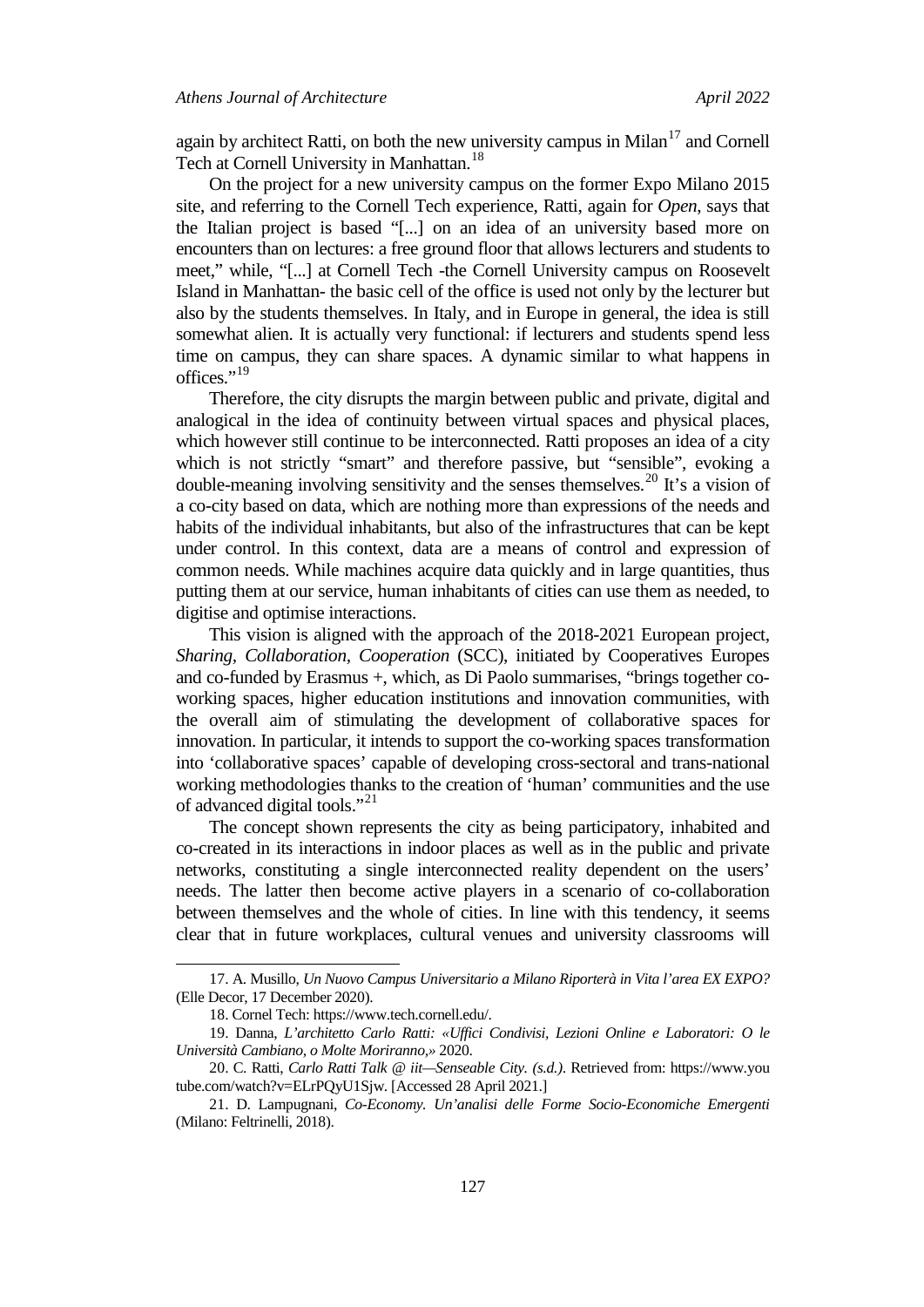have to become again the fulcrum for the activation and definition of resilient communities capable--after the physical interaction and the collective recognition—to also invest positively in their respective digital interface.



**Figure 6.** *Education: Interactions-NET in POST-Covid ERA Source:* Morozzo, Delprino 2021.

So that the process is interactive and ripe, remote activities will need to be clearly identified as an extension and implementation of those in presence, building a strong relationship and a clear identity with university classrooms (Figure 6), the workplace (Figure 7) or the cultural buildings (Figure 8)--such as in museums, theatres, public squares. This will lead to a joint and progressive action on several levels working simultaneously both on the reduction of the digital division to the benefit of an inclusive and sustainable process of technologies at all levels and for all user groups, and on the conversion and reinterpretation of architecture and collective spaces in relation to their use.

The buildings of collective living and working will be steered towards reorganising their use for renewed modes of interaction, reasoning in terms of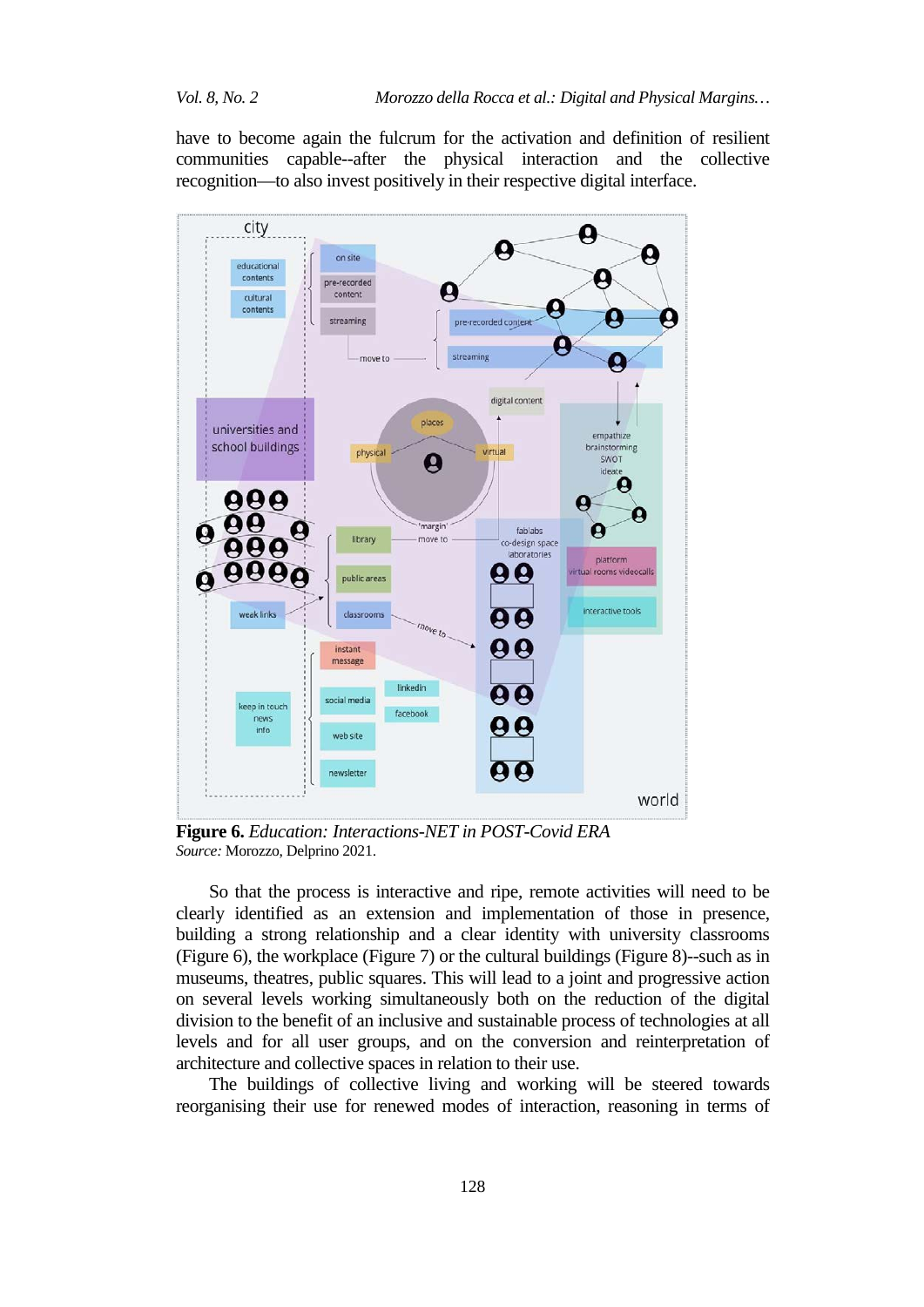collaboration and co-creation, useful for fostering those weak links on which group interaction and collective growth are based, rather than on individual or passive activities.



**Figure 7.** *Work: Interactions-NET in POST-Covid ERA Source:* Morozzo, Delprino 2021.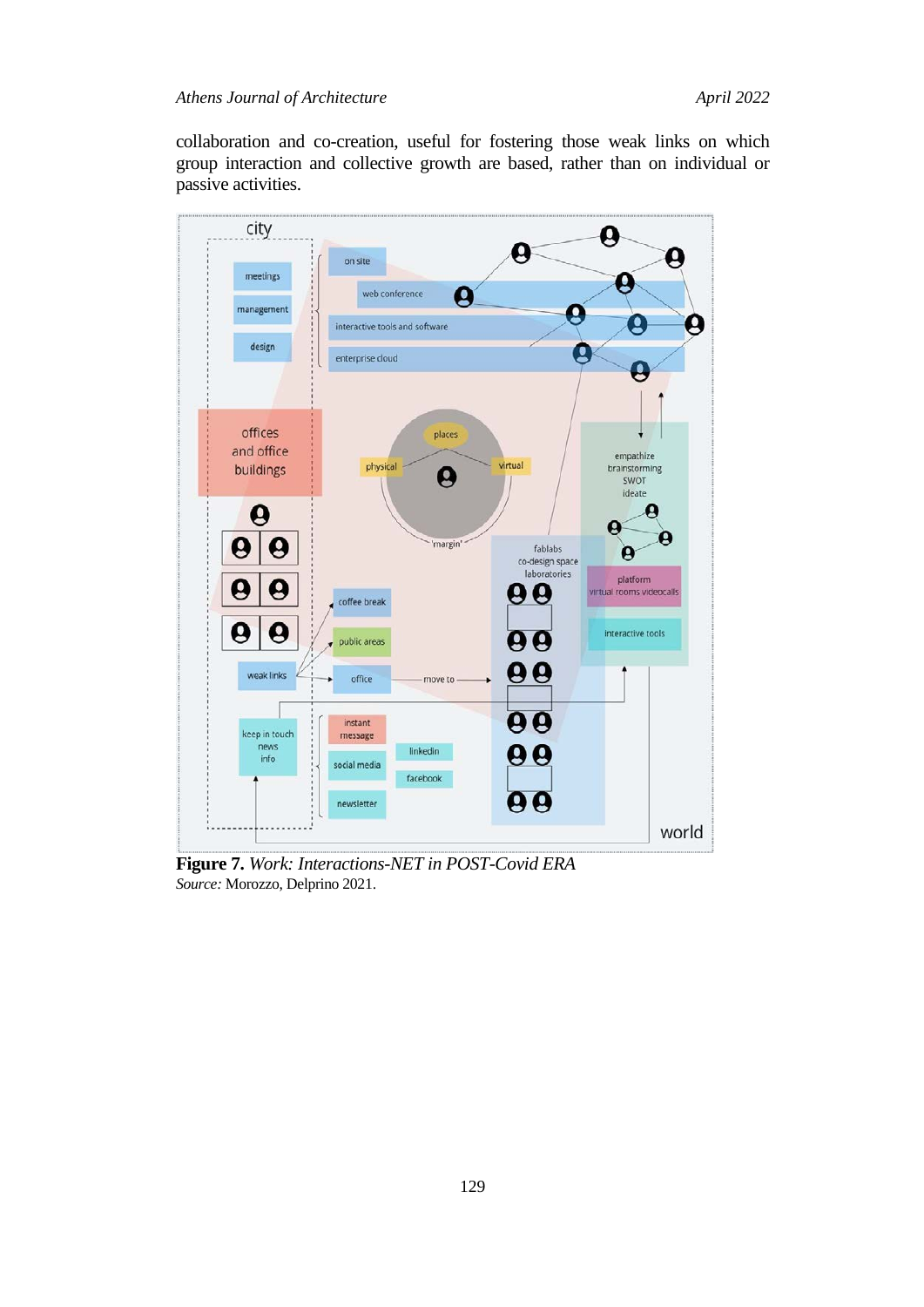

**Figure 8.** *Culture: interactions-NET in POST-Covid ERA Source:* Morozzo, Delprino 2021.

In many scenarios the individual workstation, rather than the university classroom crowded with users, but lacking in relationships and exclusively relegated to the role of "distributor" of content, will benefit from existing experiences and will have to be redesigned with a renovated logic. This attitude will also involve a significant emotional aspect, since sharing will progressively replace the concept of possession, and this will have a significant impact on the users' habits and *status quo*.

With reference to the traditional concept of the office, the notion of the hybrid workplace comes into play, i.e., "hybrid offices", with a part of the employees in presence and a part connected remotely. Far from being a simple compromise adopted to temporarily cope with the health emergency, the hybrid workplace represents the present and, even more, the future of the office.<sup>[22](#page-17-0)</sup> The recent methods of interaction have given the opportunity to work, study, connect with

<span id="page-17-0"></span><sup>22.</sup> Il Sole 24 Ore Economia, *Lo Spazio di Lavoro Ibrido, da Soluzione d'emergenza a Vantaggio Strategico*. Retrieved from: https://www.ilsole24ore.com/art/lo-spazio-lavoro-ibridosoluzione-d-emergenza-vantaggio-strategico-ADz1mzOB. [Accessed 2 April 2021.]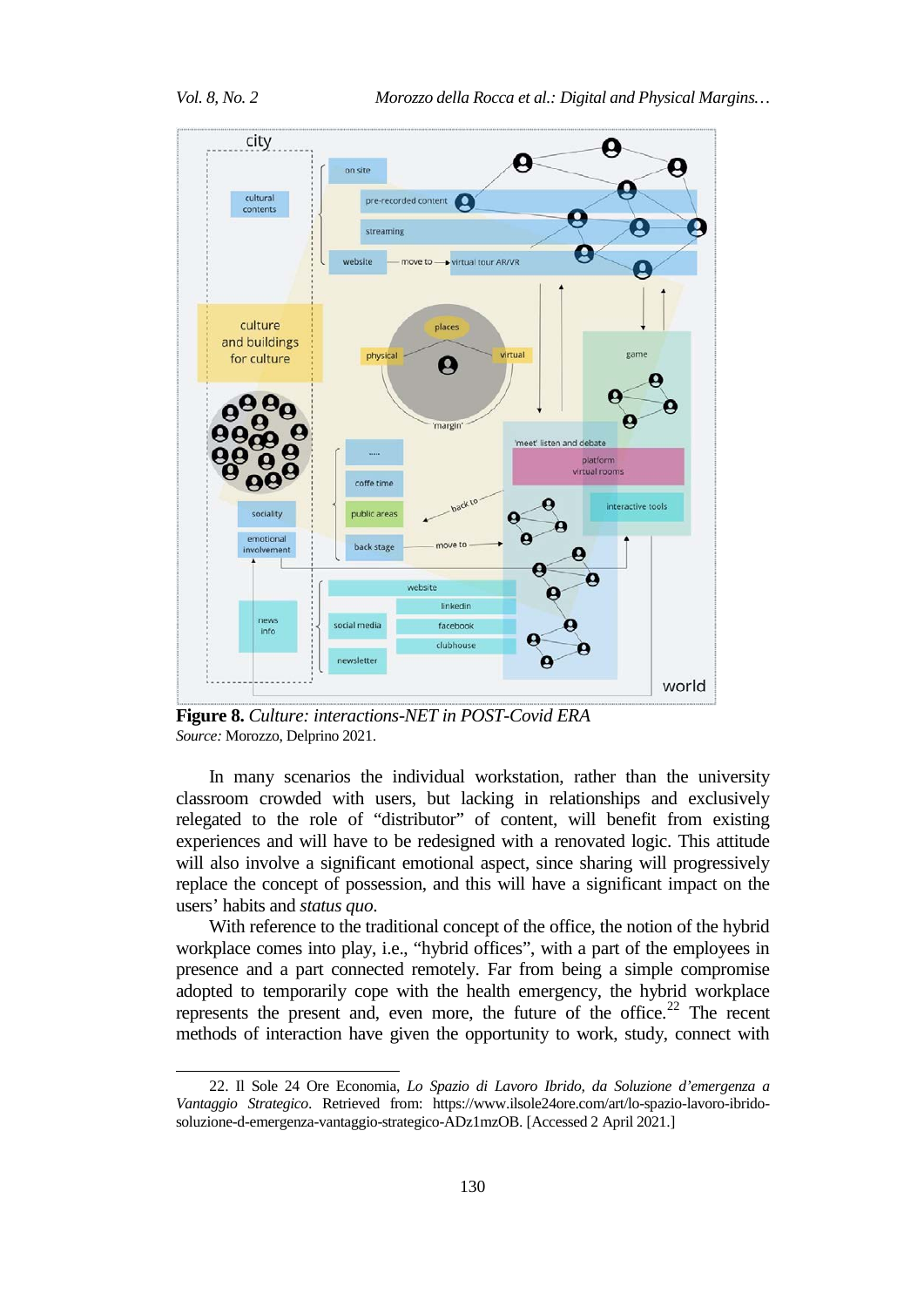other users and have brought out new possibilities of inclusion as well as new difficulties.

In the near future, predicting a series of phygital systems and multiple modes of interaction according to the user's needs can allow the latter to break down the barriers that can be both physical and digital. Physical space can cause difficulties as the world of web platforms can if they are not optimized for the needs of various users. The continuity between the real office and the virtual office goes towards the elimination of this dichotomy, identifying an idea of a general phygital office that can be used from home, within a dedicated establishment, or in general, through a platform that allows you to work from a more suitable place for the user. However, this possibility of integrating one's office into the home space should also be optimized thanks to a characterization of the online space and tools. In this way, defining an identity to the virtual space can help ease the interactions and restore value to the domestic environment perceived as such. In addition, the partial working environment integration within the perimeter of the domestic walls will open up new interpretations of interior architecture, stimulating functional distributive organisations to guarantee, even in the family context, the private and public spheres without interference or overlapping.

The American Institute of Architects based its annual survey of interior  $\text{design}^{23}$  $\text{design}^{23}$  $\text{design}^{23}$  trends on the experience of 425 American architectural practices and on the requests received from their clients. Commenting on the data collected, Kermit Baker, chief economist of the organisation and researcher at the Harvard Joint Center for Housing Studies, illustrates how the experience of COVID-19 is already transforming the needs of contemporary living: "According to 68% of those interviewed, there has been an increase in requests for home offices, while 33% have reported a quest for more luminosity through balconies, solariums, porticos or verandas, intermediate spaces between the inside and the outside to be experienced all year long. Other key players in the post-Coronavirus home are 'filter zones' where any contaminated objects such as shoes or coats are isolated. And then, in the post-pandemic home trends, there is an increasing demand for multifunctional rooms, extra rooms to be transformed into studios, classrooms for distance learning, where to cultivate one's hobbies. Briefly, those might be described as spaces of one's own to enjoy while sharing the home with the whole family."<sup>[24](#page-18-1)</sup> And, also with housemates or solely.

As well as changing the concept of home, the phenomenon of smart-working or the lone worker can lead to substantial changes in the entirely contemporary demand to "live in the centre", contributing to a redistribution of population density with positive results in many directions.

The "connected home", designed to accommodate both domestic and working life, is already proving to be an opportunity to alter living habits and repopulate

<span id="page-18-0"></span><sup>23.</sup> [http://info.aia.org/AIArchitect/2020/0911/aia-interactive/index.html#!](http://info.aia.org/AIArchitect/2020/0911/aia-interactive/index.html). [Accessed 2 April 2021.]

<span id="page-18-1"></span><sup>24.</sup> C. Amarillis, *La Pandemia sta Plasmando le Case e 450 Architetti Hanno Capito Come* (Elle Decor, 27 October 2020); AIA Home Design Trend Survey: http://info.aia.org/AIArchitect/20 20/0911/aia-interactive/index.html#!. [Accessed 2 April 2021.]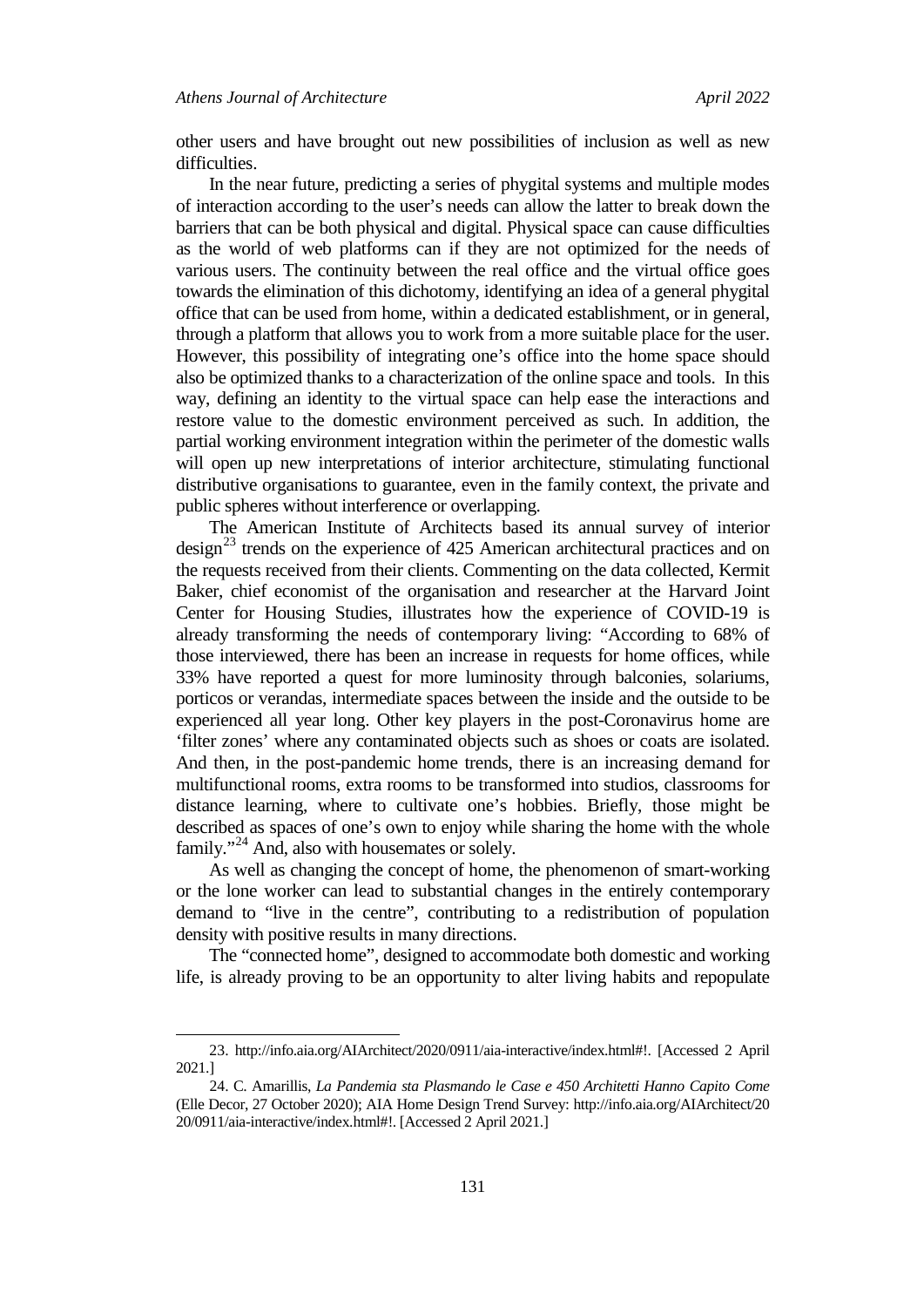sparsely populated villages, relieving metropolises of a density that is no longer sustainable.

A recent example is the Smart Village Santa Fiora. In Santa Fiora, a Tuscan village of 2,500 souls in the province of Grosseto, the focus has been put on repopulation, creating the first smart-working village in Italy, where homes are designed to combine family wellbeing and work requirements. Here, tourism overlaps and intertwines with remote working activities to contribute to the overall redevelopment of the village, with discounts on property rentals for those who decide to work remotely from this enchanting location.<sup>[25](#page-19-0)</sup>

Santa Fiora may be the first Italian initiative to move in this direction, but it will certainly not be the only one, and it has its roots in many other unconscious and far-sighted experiences conducted by Italian architects, such as the project for Colletta di Castelbianco, in Liguria, conceived by Giancarlo De Carlo at the end of the 1990s, giving digital technology, as well as architecture, a fundamental role in the recovery and rebirth of the forgotten village. With a sensitivity that distinguishes the master of architecture, De Carlo worked on the concept of the "diffuse hotel"<sup>[26](#page-19-1)</sup> in Colletta di Castelbianco from the early stages. Here, he brings forward twenty years of burning issues into today's debate, considering the chance of living or visiting a small town for short or long periods of time without sacrificing the cultural and information resources that the global village of telecommunications and information technology can make available everywhere as a winning weapon to be used effectively.

The concept of the centre thus seems to become relative to the person rather than to the urban agglomeration in itself, with the possibility of remote activities to be coordinated with those in presence. This makes it easier to move and maintain continuity among the different areas of a territory, and in general, in contacts among the diverse parts of the world, simultaneously with the objectives of technological development and digitalization of a multitude of areas and the possibility of remaining connected in a "digital net" and continuously for the user who lives there even temporarily.

This does not mean, however, that we should lose contact with the memory of places and with the past; on the contrary, the breaking of the margin between the physical and the digital can make us relive that memory and continually experience it. At the same time, they can give shape and application to this memory in the new possibilities of interaction and identity to be given to virtual places. Actually, the Internet is not a passive place, but exists thanks to algorithms which, although they can also work automatically, are created by humans who can use information to give an identity to the spaces we create for ourselves thanks to the possibilities of the web.

If W. Benjamin defines the aura as, "relating to the space-time factor, as well as to the concept of distance, of detachment, of non-approachability to the

<span id="page-19-0"></span><sup>25.</sup> Centritalianews.it, *Santa Fiora lancia lo Smart Working Village: Incentivi sull'affitto per i Lavoratori che Desiderano Trasferirsi nel Borgo Amiatino* (Centritalianews.it, 29 September 2020)*.* 

<span id="page-19-1"></span><sup>26.</sup> A. Romano, *Giancarlo De Carlo. Lo Spazio, Realtà del Vivere Insieme* (Turin: Testo & Immagine, 2001).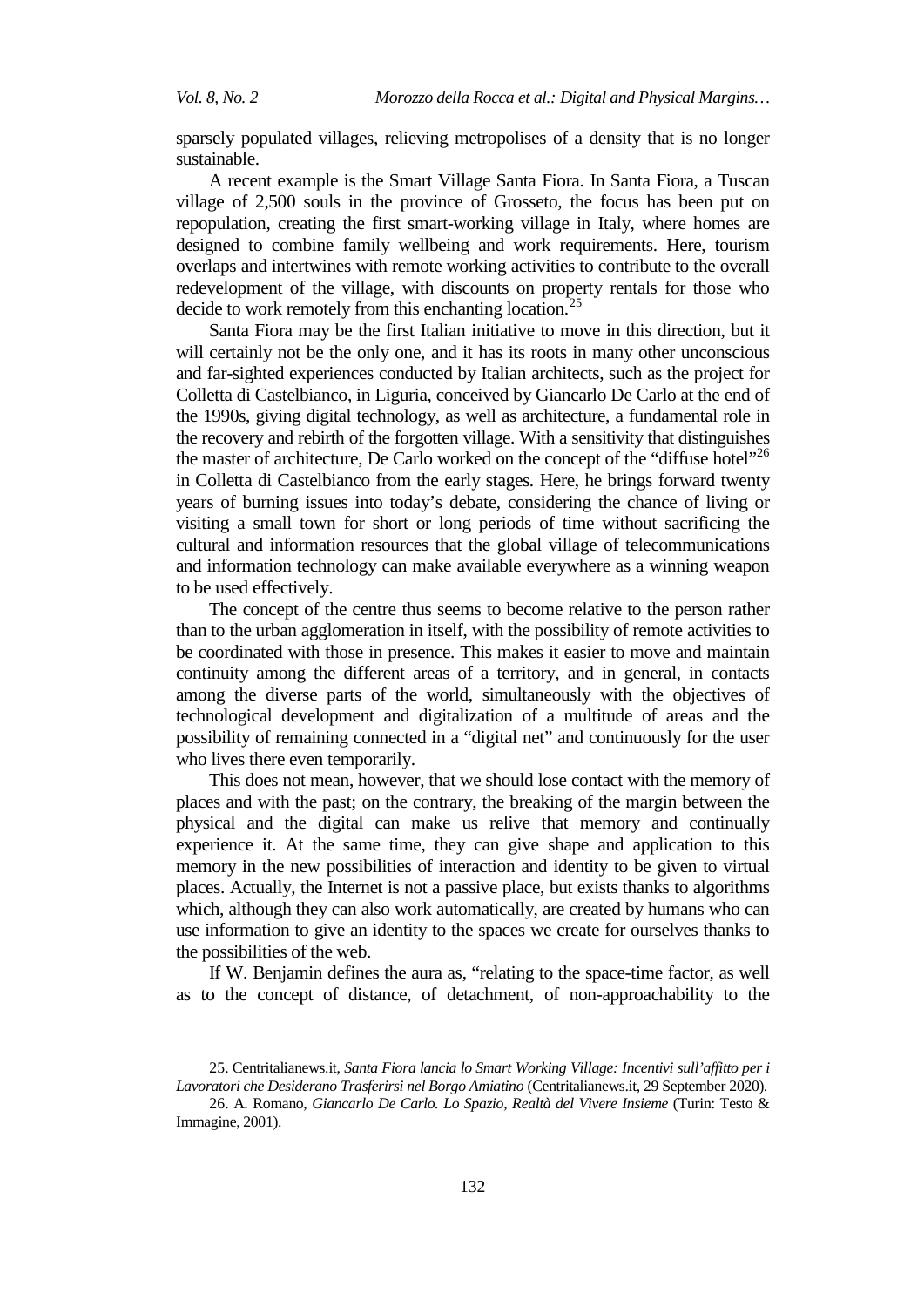spectator,"<sup>[27](#page-20-0)</sup> then as we relate to the workspace by shortening a distance, we can recover that kind of contact and that value of time and memory. On the contrary, it is even more possible to create a space dedicated to the memory, individuality and expression of a specific group thanks to the customisation of dedicated online platforms.

Co-working, co-design and social media platforms thus have the power to become true vehicles of creativity, preservation and creation of ideas, open and accessible to all thanks to their variety of interactions (digital and non-digital). This may appear as a path and an opportunity of inclusion and characterization of digital spaces in continuity with city hotspots.

# **Conclusion about a Sustainable Future for the City in Progress**

Oki Sato interviewed for *Elle Decor* about the world to come offers us a deep and stimulating reflection:

"We can no longer go back to how we were, but change our way of living in both domestic and urban spaces. From now on, the functions will converge more and more, but differently with respect to the past," Oki Sato warns. "I imagine a capillary city that stretches out in a homogeneous and inclusive way. And then I imagine, within this large surface, that all the functions it needs can be 'moved' and 'assembled' to give shape to a homogeneous vision, which does not exceed verticality." He sees the new everyday life like this: efficient and widespread. "We are trees, with branches stretching to the sky and fruits that sweeten our life: we are about to enter an era without centrality and without hierarchy," concludes Oki. "We will be ivy."<sup>[28](#page-20-1)</sup>

Our "being ivy" leads us back immediately to the incipit of this essay. The ivy, by its infesting nature, marries an inferior collective imagination, while its pervasive and adaptable being impels us to overcome any stereotype in order to reach a positive interpretation that Sato himself summarizes in the two terms "efficient" and "widespread".

If we refer the concept to the pervasiveness of digital technologies and phygital margin as a privileged place for the interaction between the physical and digital spheres, the ivy becomes a *status quo*, a way of being that matures with the city in progress.

An extending city beyond its physical borders, thanks to an inclusive and conscious use of digital, is a city capable of offering training, culture, services and work beyond its buildings by learning to migrate online content and activities without losing its identity. A city where the "anthropological dialogues", that is the sharing of one's individual biographies, take place through a digital acting as a "relational starter", in order to produce that further motivation for the encounter which may develop in presence. In order to be "positively ivy", cities, communities

<span id="page-20-0"></span><sup>27.</sup> E. Cristallini, "Lo Slittamento dell'aura nell'arte Contemporanea." *Rivista di Estetica* 52 (2013): 27-31.

<span id="page-20-1"></span><sup>28.</sup> P. Carimati, *Il Mondo che Verrà, Disegnato da Quattro Firme Internazionali del Made in Italy* (Elle Decor, 31 May 2020).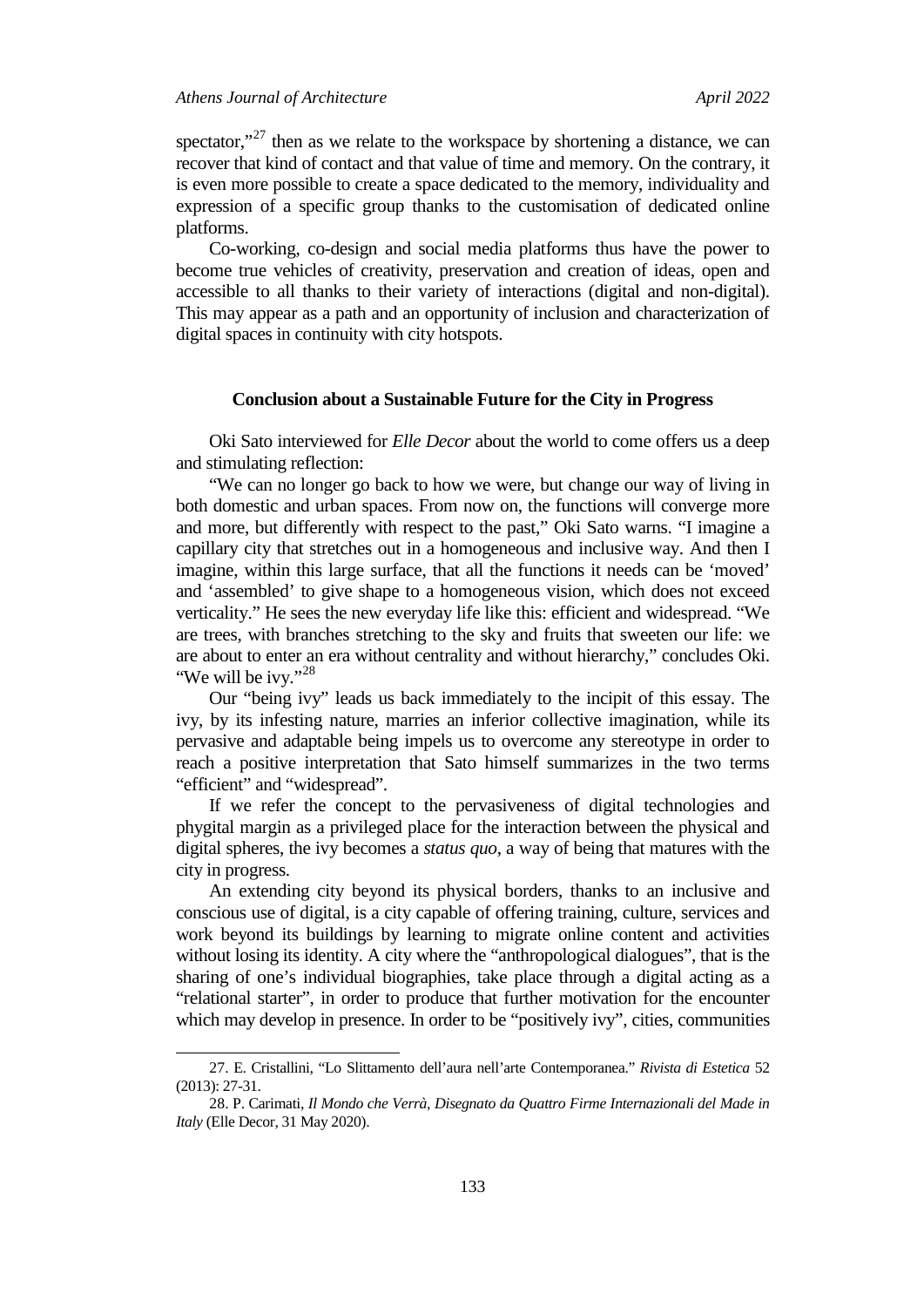and technological development need to make a generational leap to include some essential postulates in their near future.

The individual and the community need to broaden their "mental perimeter", through a constant and continuous osmotic process between the individual, in his personal experience, and the culture, understood as a set of shared and participated in attitudes within the various human groups. The city and the buildings that characterize or represent it must not only embrace the concept of smart, but envisage a progress in which the margin becomes the second remote identity of services so that the latter can be used anywhere regardless of distance and defining a digital proximity of physical places through which they are provided.

Finally, digital innovation must necessarily pass through the need to establish models to integrate technologies and human-centered in an inclusive and scalable perspective. The development of the infosphere<sup>[29](#page-21-0)</sup> must embrace the idea of designing new tools and interactions with them in order to give the user the opportunity to be active inside the relationship with the city and its inhabitants (in the way of interaction he prefers).

The positive effects will be undeniable and, as anticipated in the introduction to the essay, multiple and on several fronts:

- defining the margin with a phygital approach will help to recognize and maintain the memory of places even in their digital interface;
- distributing and relocating via digital rather than centralizing in physical places will help reduce or plan the access flows to the metropolis, the commuting and its resulting pollution;
- relocating some work activities will favour a reduction of urban overcrowding and will offer opportunities for rebirth in less inhabited areas;
- sharing cultural and educational opportunities also through the Web will widen the possible catchment area with the chance of including even the most fragile or disadvantaged categories.

A first step will allow us to define the world of tomorrow as more accessible and sustainable. [30](#page-21-1)

<span id="page-21-0"></span><sup>29.</sup> The infosphere theorized by Floridi in 2009 is linked to the concept of the fourth industrial revolution. A revolution intended as a revolution of being rather than of technologies and artificial intelligence where the infosphere is the information space of the digital age that involves all areas of life, posing unknown challenges. L. Floridi, *Pensare l'infosfera. La Filosofia Come Design Concettuale* [\(Milan:](https://it.wikipedia.org/wiki/Milano) [Raffaello Cortina Editore,](https://it.wikipedia.org/wiki/Raffaello_Cortina_Editore) 2020).

<span id="page-21-1"></span><sup>30.</sup> The essay is the result of a vision common to the authors, however: *Introduction, scientific debate and disciplinary approach*, *Method and debate focus* and *Conclusion about a sustainable future for the city in progress* are attributable to M. C. Morozzo della Rocca; *Psycho-anthropology, margin and inclusion* and *Psycho-anthropology and new models of inclusion through social media*  to A. Bertirotti; *Pre-visions for new identities and interactions of public and private spaces* to F. Delprino.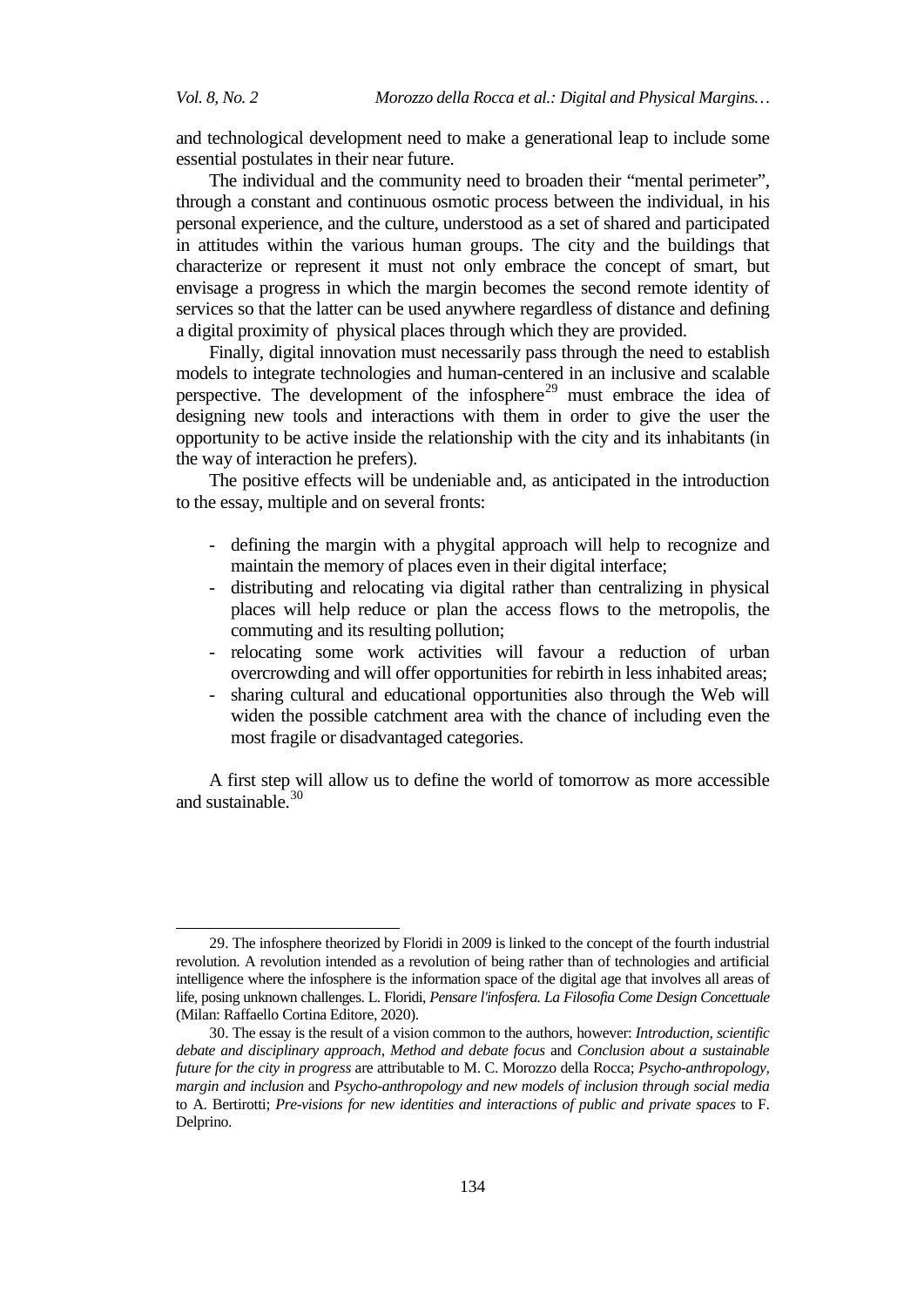#### Bibliography

- Amarillis, C. *La Pandemia sta Plasmando le Case e 450 Architetti Hanno Capito Come*. [The Pandemic is Shaping Homes and 450 Architects have Figured out how to.] Elle Décor, 27 October 2020.
- Bistagnino, L. *Design Sistemico. Progettare la Sostenibilità Produttiva e Ambientale* [Systemic Design. Designing Productive and Environmental Sustainability.] Bra: Slowfood, 2009.
- Carimati, P. *Il Mondo che Verrà, Disegnato da Quattro Firme Internazionali del Made in Italy*. [The World to Come, Designed by Four International Made in Italy Signatures]. Elle Decor, 31 May 2020.
- Castells, M. *La nascita della società in rete.* [The Birth of the "Network Society."] Milan: Università Bocconi Editore, 2014.
- Centritalianews.it*. Santa Fiora lancia lo Smart Working Village: Incentivi sull'affitto per i Lavoratori che Desiderano Trasferirsi nel Borgo Amiatino.* [Santa Fiora Launches the Smart Working Village: Incentives on Rent for Workers Wishing to Move to the Amiata Village]. Centritalianews.it, 29 September 2020*.*
- Cristallini, E. "Lo Slittamento dell'aura nell'arte Contemporanea." [The Displacement of the Aura in Contemporary Art.] *Rivista di Estetica* 52 (2013): 27-31.
- Danna, S. *L'architetto Carlo Ratti: «Uffici Condivisi, Lezioni Online e Laboratori: O le Università Cambiano, o Molte Moriranno.»* [Architect Carlo Ratti: "Shared Offices, Online Lectures and Research Labs: Either Universities Change, or Many Will Die."] Open, 22 May 2020.
- Floridi, L. *Pensare l'infosfera. La Filosofia Come Design Concettuale*. [Conceiving the Infosphere. Philosophy as Conceptual Design]. [Milan:](https://it.wikipedia.org/wiki/Milano) [Raffaello Cortina Editore,](https://it.wikipedia.org/wiki/Raffaello_Cortina_Editore)  2020.
- Garnham, N. (2000) "Information Society as Theory or Ideology: A Critical Perspective in Technology, Education and Employment in the Information Age." *Information, Communication & Society* 3, no 2 (2000): 139-152.
- Gehl, J. *Life Between Buildings: Using Public Space*. London: Island Press, 2011.
- Gewin, V. *Pandemic Burnout is Rampant in Academia. Remote Working, Research Delays and Childcare Obligations are Taking Their Toll on Scientists, Causing Stress and Anxiety*. Nature, 15 March 2021.
- Golding, P. "Forthcoming Features: Information and Communication Technologies and the Sociology of the Future." *Sociology* 34, no. 1 (2000): 165-184.
- Goodwin, I. and S. Spittle. "The European Union and the Information Society: Discourse, Power and Policy." *New Media and Society* 4, no. 2 (2002): 225-249.
- Il Sole 24 Ore Economia. *Lo Spazio di Lavoro Ibrido, da Soluzione d'emergenza a Vantaggio Strategico.* [The Hybrid Workspace, from Emergency Solution to Strategic Advantage]. Retrieved from: [https://www.ilsole24ore.com/art/lo-spazio-lavoro](https://www.ilsole24ore.com/art/lo-spazio-lavoro-ibrido-soluzione-d-emergenza-vantaggio-strategico-ADz1mzOB)[ibrido-soluzione-d-emergenza-vantaggio-strategico-ADz1mzOB.](https://www.ilsole24ore.com/art/lo-spazio-lavoro-ibrido-soluzione-d-emergenza-vantaggio-strategico-ADz1mzOB) [Accessed 2 April 2021.]
- Lampugnani, D. *Co-Economy. Un'analisi delle Forme Socio-Economiche Emergenti* [Co-Economy. An Analysis of Emerging Socio-Economic Forms.] Milano: Feltrinelli, 2018.
- May, C. *The Information Society: A Skeptical View*. Cambridge: Polity Press, 2002.
- Musillo, A. *Un Nuovo Campus Universitario a Milano Riporterà in Vita l'area EX EXPO?* [Will a New University Campus in Milan Bring the EXPO Area Back to Life?] Elle Decor, 17 December 2020.